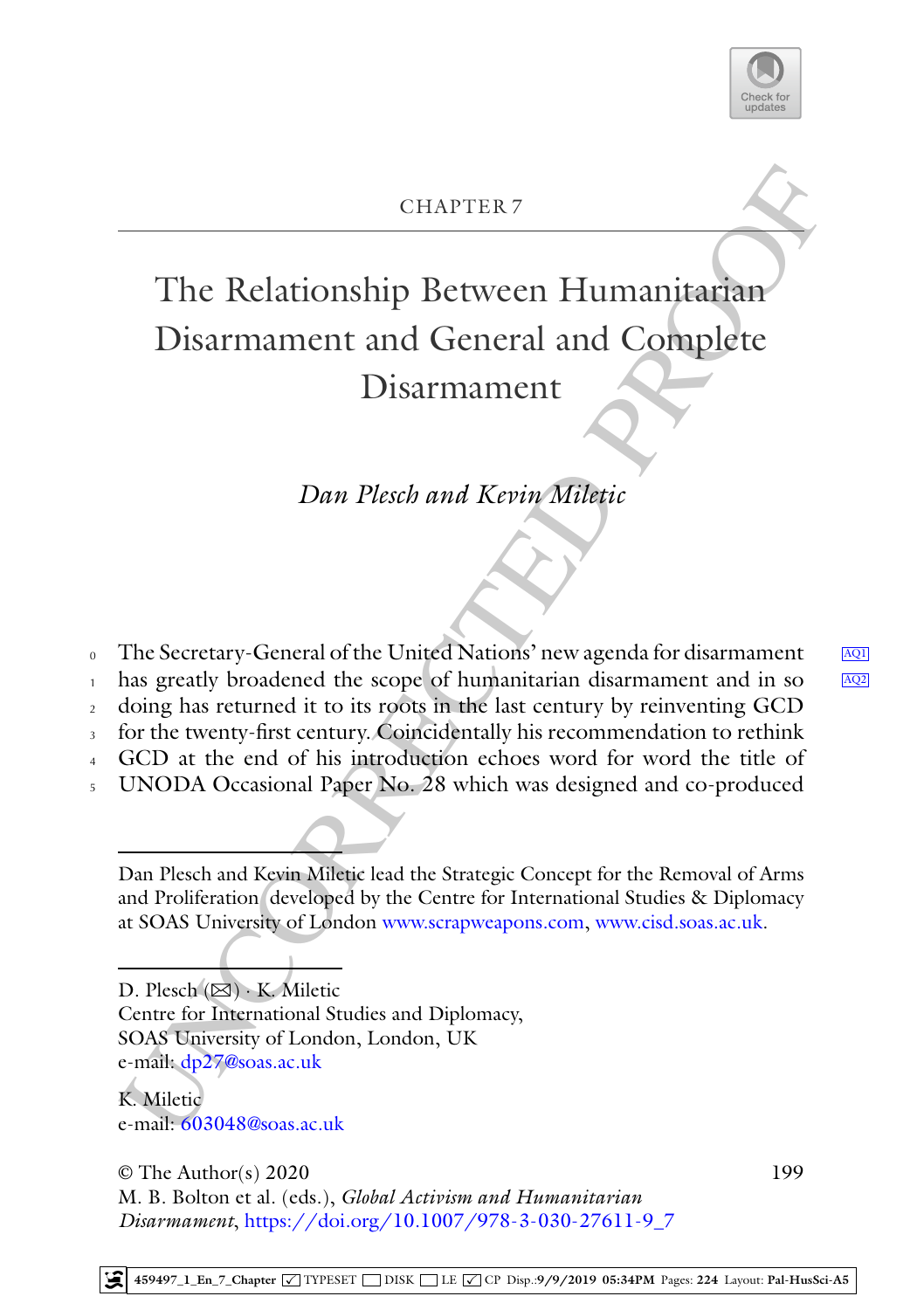by the authors of this chapter. Until the initiative by Antonio Guterres humanitarian disarmament in the early twenty-first century was concerned with certain types of weapons that are indiscriminate in their effects or cause unacceptable harm such as nuclear weapons, landmines, blinding laser weapons and cluster munitions. However, this chapter contends that the notion of humanitarian disarmament has not always been understood in such restrictive manner. It will do so by analyzing humanitarian popular 13 movements from the late nineteenth until the late twentieth century which were concerned by the humanitarian impact on combatants of what we now call major conventional weapons namely tanks, artillery, helicopters warplanes and warships.

 The chapter will reflect on the popular disarmament campaigns to stop the horrors of WWI and then prevent its recurrence in the interwar period as nationalism resurfaced and states re-armed and the return to these issues in the new UN Organisation after 1945 with the new incentive of nuclear weapons. The addition of experts' and high-profile individual's voices to traditional grass-root disarmament movements and their contribution to both nuclear and conventional disarmament in reaction to the specter of a global nuclear war. Then after the end of the Cold War civil society advo- cacy for disarmament broke down into myriads of single weapons category. This chapter will then conclude by a reflection on the complementarity of general and complete disarmament (GCD) and humanitarian disarmament.

humanitarian disarrament in the cally twenty-first century was concerned with certain types of weapons that are indiscriminate in their effects or cause unacceptable harm such as nuclear weapons, landmines, slinding laser The chapter shows that since the late nineteenth century, civil society— be it individuals, full-fledged NGOs or more flexible advocacy networks— have pushed for comprehensive disarmament on humanitarian grounds 31 and at times with success by directly or indirectly getting states to inte-32 grate humanitarian concerns in their disarmament policy. Acknowledging 33 that some forms of weapons control efforts are solely or predominantly <sup>34</sup> driven by reasons of strategic stability without concern for humanitarian issues. It is clearly the case that the strategic studies discipline/discourse and the governmental debate characterizes itself in this way. Nevertheless, national leaders have often over the decades spoken of the humanitarian and existential drivers of disarmament. The Non-Aligned Movement's and the Kennedy administration's efforts as well as the Helsinki process are cases in point.

 In this chapter, attention will be paid to the concept of GCD a term for comprehensive disarmament in the UN lingua franca. In keeping with the definition of the Final Document of the First United Nations Gen-eral Assembly (UNGA) Special Session devoted to disarmament, GCD is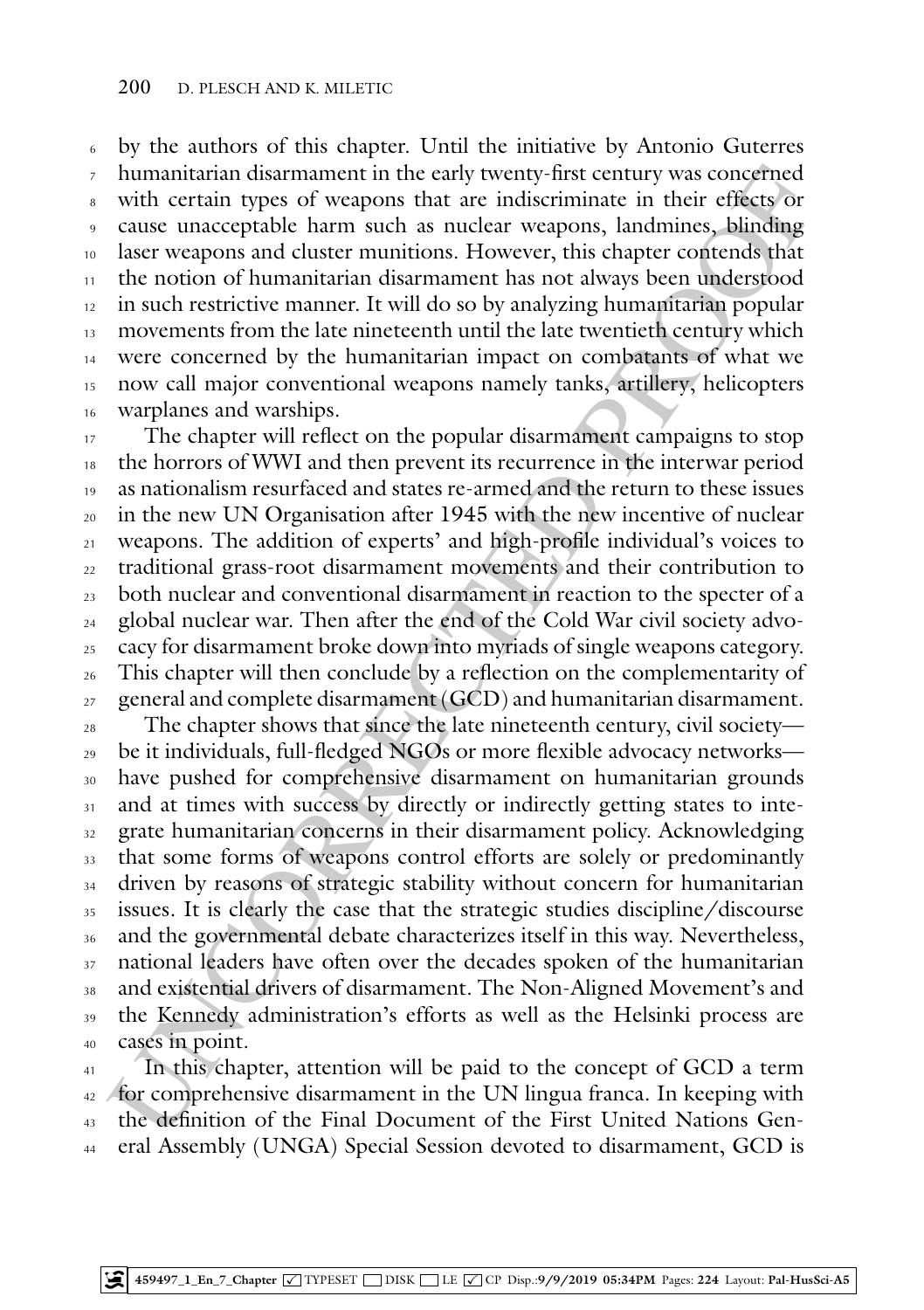effective international controls hall permit States to have at their disposed<br>only those non-nuclear forces, arraments, fiedlities and establishments as<br>are agreed to be necessary to maintain internal order and protoct.<br>th understood as follows "general and complete disarmament under strict and effective international control shall permit States to have at their disposal only those non-nuclear forces, armaments, facilities and establishments as are agreed to be necessary to maintain internal order and protect the per- sonal security of citizens and in order that States shall support and provide  $_{50}$  agreed manpower for a United Nations peace force".  $_{1}^{1}$  GCD means elimi- nation of all WMDs and reduction and control of conventional weapons to the minimum level for national law enforcement purposes and UN peace force. It is important to note that GCD is not oblivious to the wider interna- tional security context and provides measures to strengthen institutions for maintaining peace and the settlement of international disputes by peaceful means.

# Pre-WWI Context

 Humanitarian concerns about the impact of industrialized warfare began in Europe with the events that led to the founding of the Red Cross in the second half of the nineteenth century. At the end of the nineteenth cen- tury, the Hague Conferences had as their convening intent a disarmament priority. At this time neither Weapons of Mass Destruction (WMD) nor air forces had been created, and naval forces produced far smaller human <sup>64</sup> impact than land forces. Public political attention was therefore focused primarily on artillery and infantry weapons of armies while elite concerns also addressed naval armaments.

 The convening statement from the Czar of Russia, spoke of the crushing economic burden of arms expenditure and the fearful thought of the "hor- ror" that "inevitable" war would bring. The Hague conferences empha-sized the humanitarian and strategic imperatives for disarmament.

 Public pressure in the late nineteenth and early twentieth centuries included socialist and communist movements in Europe's imperial states— whether absolutist or liberal—was a significant social driver seeking to com- bat nationalist and militarist social forces that interacted and drew leader- ship from the elites. Russia faced a reality of strategic military weakness with respect to the German and Austro-Hungarian Empires and this in itself provides a traditional realist motive for seeking weapons control.

<span id="page-2-0"></span><sup>1</sup>United Nations. (1978, 23 May–30 June). *Resolutions and Decisions Adopted by the General Assembly During Its Tenth Special Session*. Retrieved from [https://s3.amazonaws.com/](https://s3.amazonaws.com/unoda-web/wp-content/uploads/2017/05/A-S10-4.pdf) [unoda-web/wp-content/uploads/2017/05/A-S10-4.pdf.](https://s3.amazonaws.com/unoda-web/wp-content/uploads/2017/05/A-S10-4.pdf)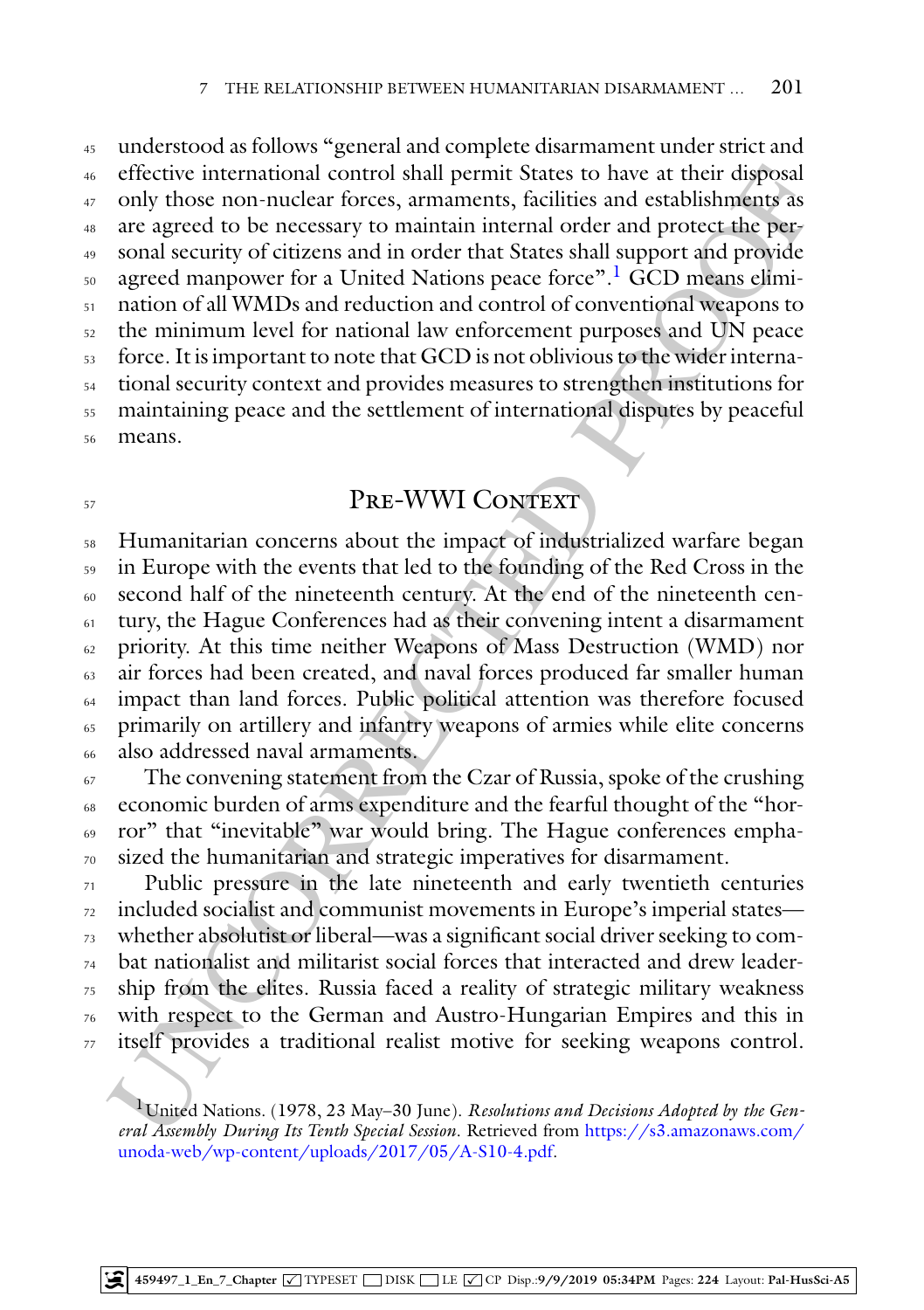### 202 D. PLESCH AND K. MILETIC

 Across Europe though the rise of an educated working class in the face of serious economic dislocation in industrializing Europe gave rise to a critique of imperialism epitomized by Hobson [\(2005\)](#page-23-0).

 Traditional state rivalries and interests prevented the realization of the disarmament goal at The Hague. Nevertheless humanitarian conventions 83 were concluded and sought to provide limitations on what was acceptable <sup>84</sup> in land warfare, and even outlawed one form of weapon.

 The weapon outlawed in 1899 was the so-called dumdum or explosive bullet that was thought to produce an unnecessarily large wound on impact <sup>87</sup> with the human body. This was largely adhered to by all sides through the subsequent two world wars.

of serious conomic dislocation in industrializing Europe gave rise to a derivation comoincidiscation in industrializing Europe gave rise to a Traditional state rivalines and interests presented the realization of the disr <sup>89</sup> The Hague initiatives certainly did not prevent the 1914–1918 war, nevertheless some tangible and enduring achievements were made at the Hague conferences that provide the foundations of international law of 92 armed conflict, for the purposes of this argument it is most notable that there were a range of interrelated initiatives achieved in parallel and that the overall objective of general disarmament provided overarching political framework and momentum.

96 The Great War itself had been long predicted by a range of commenta- tors and civil society actors who at least theoretically anticipated the subse- quent devastation. Most liberal and social democratic movements became subsumed in their respective nationalist fervors in the early years of the war, though the British, for example, did not exhibit the rapture seen in Berlin at the prospect of a short jolly war.

 As the war stagnated and the slaughter intensified; various governmental and civil society political initiatives were made to try to bring the war to a halt. Some 1500 women from 12 countries gathered in the Netherlands in 105 May 1915 to try to bring the war to an end. This meeting created the— the Women's International League for Peace and Freedom (WILPF), was 107 awarded the Nobel Prize in 1931 and 1946.

# 108 INTERWAR PERIOD

 The impact of the 1914–1918 war on disarmament and the humanitarian and social impact of war is hard to envisage after a century. The Austro- Hungarian, Russian, and Turkish Empires had existed for centuries as had Germany in its Prussian pre-history. They were all gone in a year. Today's comparators might be the simultaneous collapse of the United States, the EU, and China.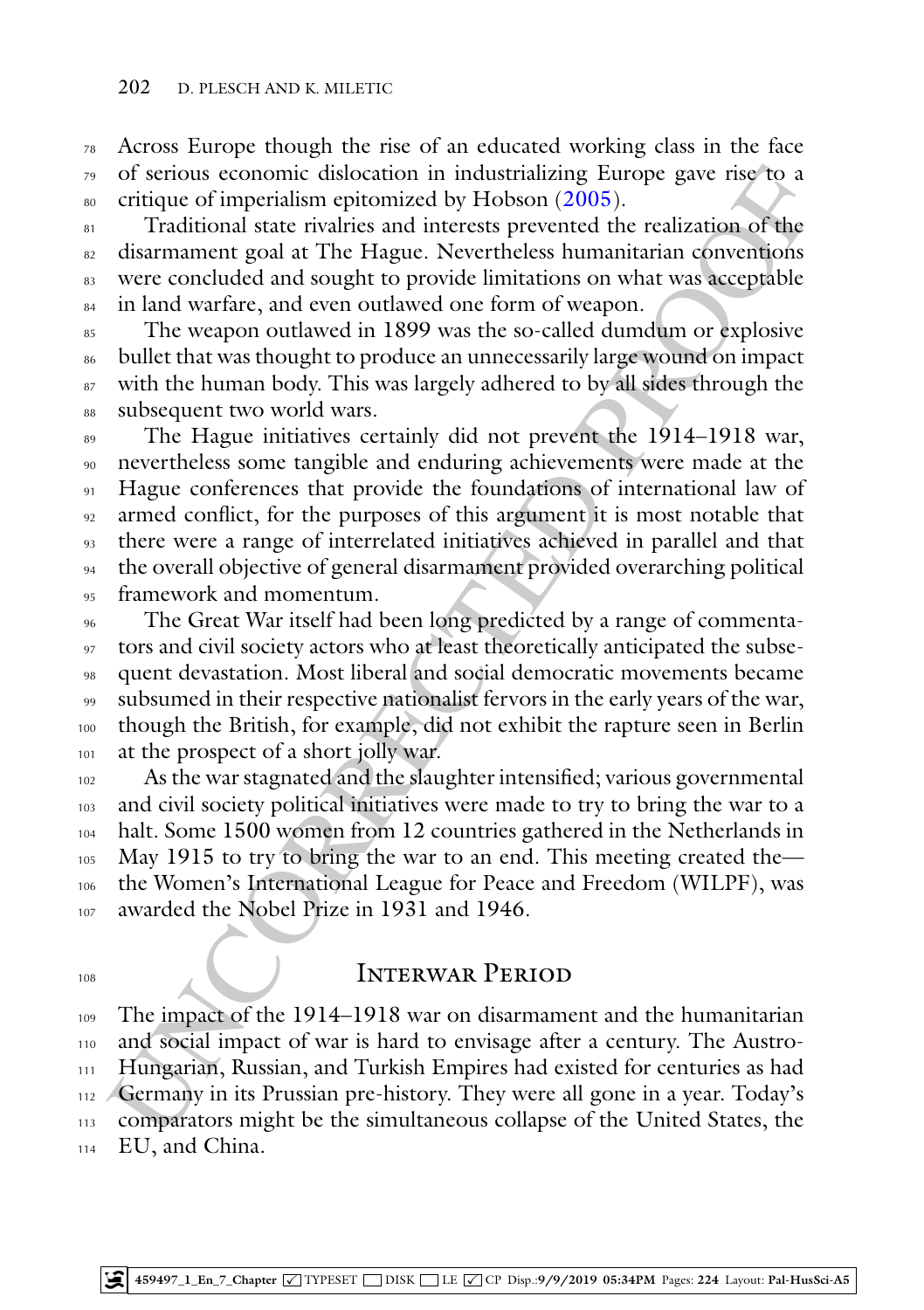While some parts of European society saw their futures in a revived and militarized nationalism, far more prevalent were liberal, socialist and communist ideologies opposed to militarism and channeling political hope for a less military and even pacifist future. The latter's argument that the war was a self-serving conspiracy of capitalists was exemplified by postwar revelations that the British business Vickers paid royalties to their German counterparts Krupp for the use of patented artillery technology throughout 122 the war and after (Neylan [1926\)](#page-23-1).

and militarized nationalism, far more prevalent were liberal, socialist and<br>nonmatistic and consistering oppiced to militarism and channeling political hope<br>for a less military and even pacifies future. The latter's argum The political science literature of the early nineteenth century, which is not usually referenced in contemporary analysis, shows that disarmament was understood as a humanitarian concern. Thomas J. Walsh quite explicitly urges Congress to take the lead on disarmament to prevent the horrors of another world war which he predicts would bring more chaos, suffering and destruction than the Great War of 1914–1918. In his words, "*[T]he world's troubles would dissipate like the mist before the morning sun if it could only get rid of armies and navies maintained for international war, the expense of which appreciates constantly and alarmingly with the development of science. The horrors which characterized the last great war but feebly foreshadow those which will attend the next if in the Providence of God and the wilfulness of man there should be another world war. conquer the world, every military nation accepts them as certain to be features of the next war. They are all building submarines to prey upon unarmed commercial vessels; they are all perfecting their so*-*called chemical warfare service; and they are all developing, with fiendish ingenuity, aerial torpedoes and other like devices that, loosening their load of explosives and deadly gases, will annihilate the civilian population of unfortified cities*" (Walsh 1921).

 Taft warns against the risk of being taken hostage by endless technical military details when negotiating disarmament agreements and letting them overshadow the necessity to reach agreement in order to achieve our end goal of ensuring peace. He contends that "*[W]e fall into the habit of weigh- ing in a fine balance, considerations of security; we permit our technicians to make close mathematical calculations concerning a balance of warlike power. (…) Wise statesmanship takes account of and gives due weight to such things as these, but knows better than the technicians the extent to which they are to be considered in making international arrangements for the preservation of the peace of the world*" (Taft 1928).

 When considering the rise in tensions between France and Germany in the 30s and the risks it poses to peace in Europe. Allen W. Dulles notes that

"*[W]e are faced with a practical situation of the utmost seriousness for the*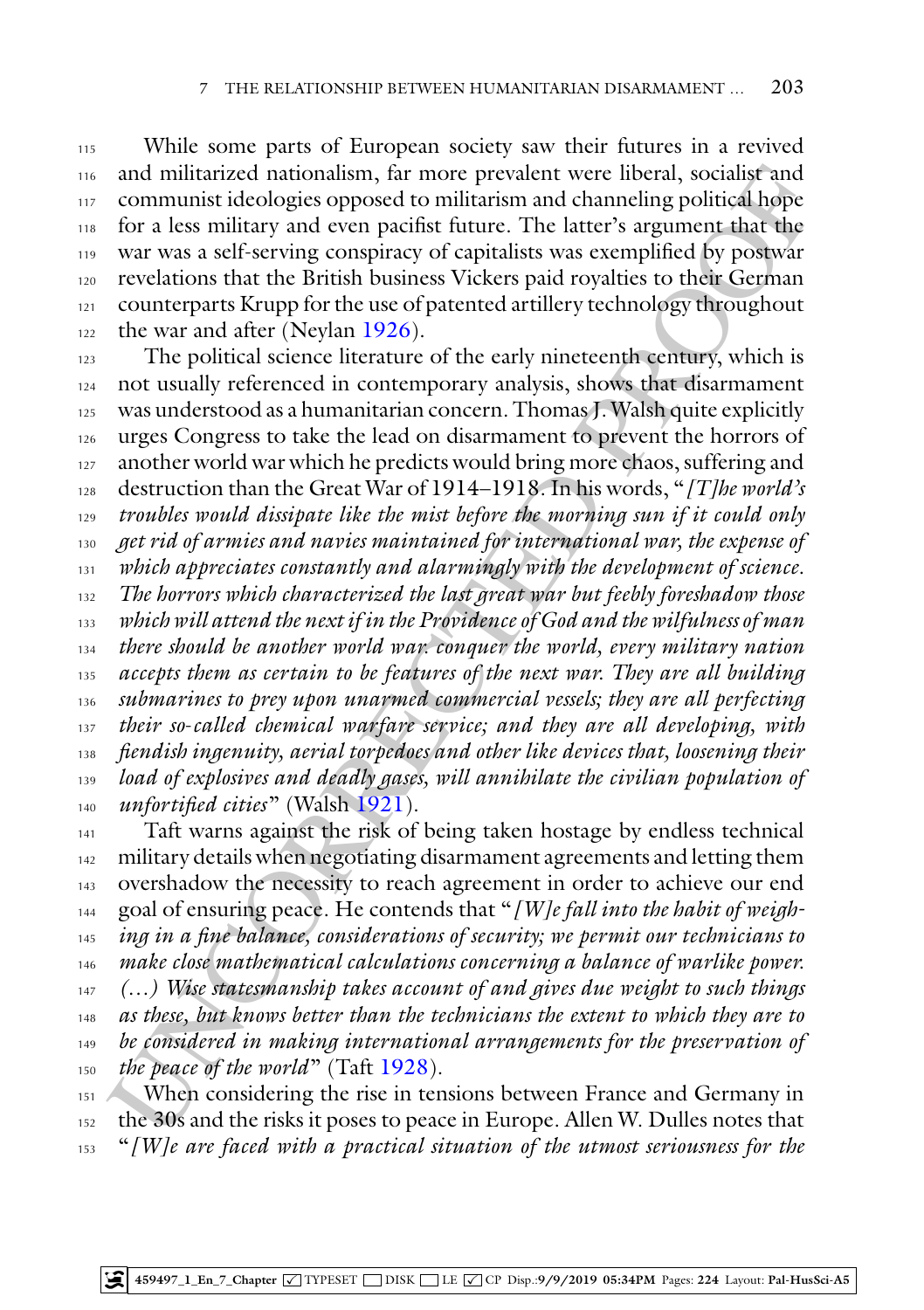*peaceful development of Europe (…) There seems only one solution, and that is through a general disarmament treaty under which France and Germany both agree upon the scale of their armaments*" (Dulles 1932).

is through a general distantment treaty under which France and Germany<br>
is tho agree upon the scale of their armaments" (Dulles 1932).<br>
The slow progress on disarmament in the 30s prompted Vittoria Scale<br>is to revisit the The slow progress on disarmament in the 30s prompted Vittorio Scialoja to revisit the reasons why disarmament was included in the Covenant of the League of Nations and why disarmament treaties where made. He argues that "*[I]n the eyes of those who framed the Covenant, disarmament was to consist first in an immediate return of all countries from a war footing to a peace footing; and then in a reduction of armies, navies and air forces to a minimum consistent with the maintenance of domestic order and security from attack. Those gentlemen never thought of that minimum as the mini- mum necessary for fighting an eventual war. War was regarded as out of the question, as some thing if not impossible at least very improbable, in view of the declarations which had been made in the various treaties and which in some instances had been fortified by legal sanctions (Scialoja* [1932](#page-23-5)*).*" He goes on and says that "*[I]In the treaties in question disarmament was considered as a duty to civilization, as a solid foundation for peace, and as a means of remov- ing causes of international discord. It was to be the means of devoting the huge sums spent on armies, navies, air fleets and fortifications to the promotion of human progress. This was the intelligence and the good sense of the matter* (ibid.)."

 Echoing those humanitarian concerns of part of the Euro-Atlantic intel- ligentsia, several ambitious international initiatives motivated by the imper- ative to avoid the occurrence of a second global war took form during the interwar period. At the end of World War I, the victors were quick at iden- tifying categories of weapons which had so much destructive power that it was deemed best to eliminate them or limit them. It was feared that their unchecked presence in national arsenals could tip the balance of power and precipitate the world down the path of yet another arms race result- ing in a catastrophic scenario where the abundance of those weapons could inflict major material and human damage upon both victors and vanquished alike. The Washington Naval Treaty signed in 1922 limiting the construc- tion of battleships, battle cruisers, and aircraft carriers and limiting tonnage of cruisers, destroyers, and submarines; and the Protocol for the Prohibi- tion of the Use in War of Asphyxiating, Poisonous or Other Gases, and of Bacteriological Methods of Warfare signed in 1925 are prime examples. Other initiatives not only focused on the elimination or control of the

 means to wage war but on outlawing war itself as a tool of foreign policy. The Kellogg–Briand Pact of 1928 is usually derided as a pipe dream that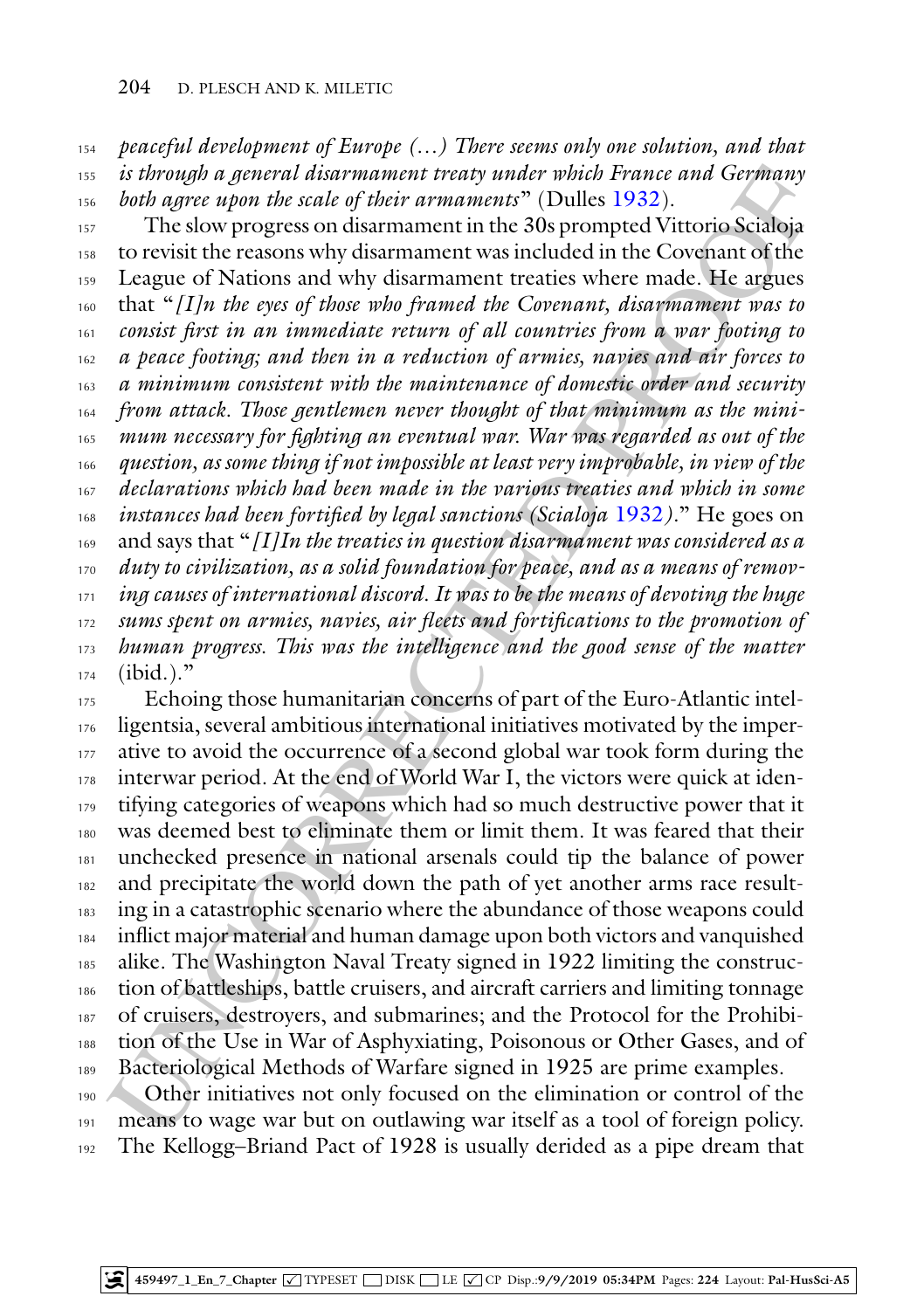failed to prevent WWII. Although it may not have ended all war, a Yale study shows that it was highly effective in ending the main reason countries had gone to war: conquest.<sup>[2](#page-6-0)</sup> When it outlawed war, the Kellogg–Briand Pact changed nearly every rule that states had followed for centuries. Most important, countries could no longer establish right, justice, or title by brute strength. Because war was now illegal, except in cases of self-defense, states lost the right of conquest. Yes, an aggressor could still take a city by force, but doing so would no longer mean that as a matter of law, it became 201 the aggressor's city.<sup>3</sup>

study shows that it was highly effective in ending the main reason courties. The had gone to war: conquest<sup>2</sup> When it outlawed war, the Kellogg-Etiand Pact changed nearly every rule that states had followed for centuries. Despite their ill-fated results, those initiatives established important humanitarian precepts for disarmament and the renunciation of war that influenced future states behavior. The Prohibition of the Use of Gases and Bacteriological Methods in Warfare introduced a taboo on WMD and served as a basis for the 1972 Convention on the Prohibition of the Development, Production, and Stockpiling of Bacteriological (Biological) Weapons and Toxin Weapons and on their Destruction, and the 1993 Con- vention on the prohibition of the development, production, stockpiling, and use of chemical weapons and on their destruction. Similarly, the effect of the Washington and London Naval Treaties upon the development of the disarmament work can hardly be overemphasized. According to traditional  $_{213}$  realism there should have been a naval arms race between the United States and the UK. The leading naval power should not have agreed to curb its naval supremacy to quell a potential arms race with the second naval power. The assurance of naval dominance as a matter of national security should have been a sufficient reason to engage in an arms race and possibly war. Yet, we have an example where the two naval superpowers of the time decided not to seek naval dominance but accepted to be on par.

 These achievements may seem relatively simple in retrospect; in fact, they were revolutionary. The Treaty of Versailles had imposed restrictions

<span id="page-6-0"></span>2Oona A. Hathaway and Scott J. Shapiro are professors of law at Yale and the authors of the forthcoming book *The Internationalists: How a Radical Plan to Outlaw War Remade the World*. Retrieved from https://mobile.nytimes.com/2017/09/02/opinion/sunday/outlawing-war-kelloggbriand.html?smid=fb-share&referer=http://m.facebook.com.

<span id="page-6-1"></span>3Oona A. Hathaway and Scott J. Shapiro are professors of law at Yale and the authors of the forthcoming book *The Internationalists: How a Radical Plan to Outlaw War Remade the World*. Retrieved from https://mobile.nytimes.com/2017/09/02/opinion/sunday/outlawing-war-kelloggbriand.html?smid=fb-share&referer=http://m.facebook.com.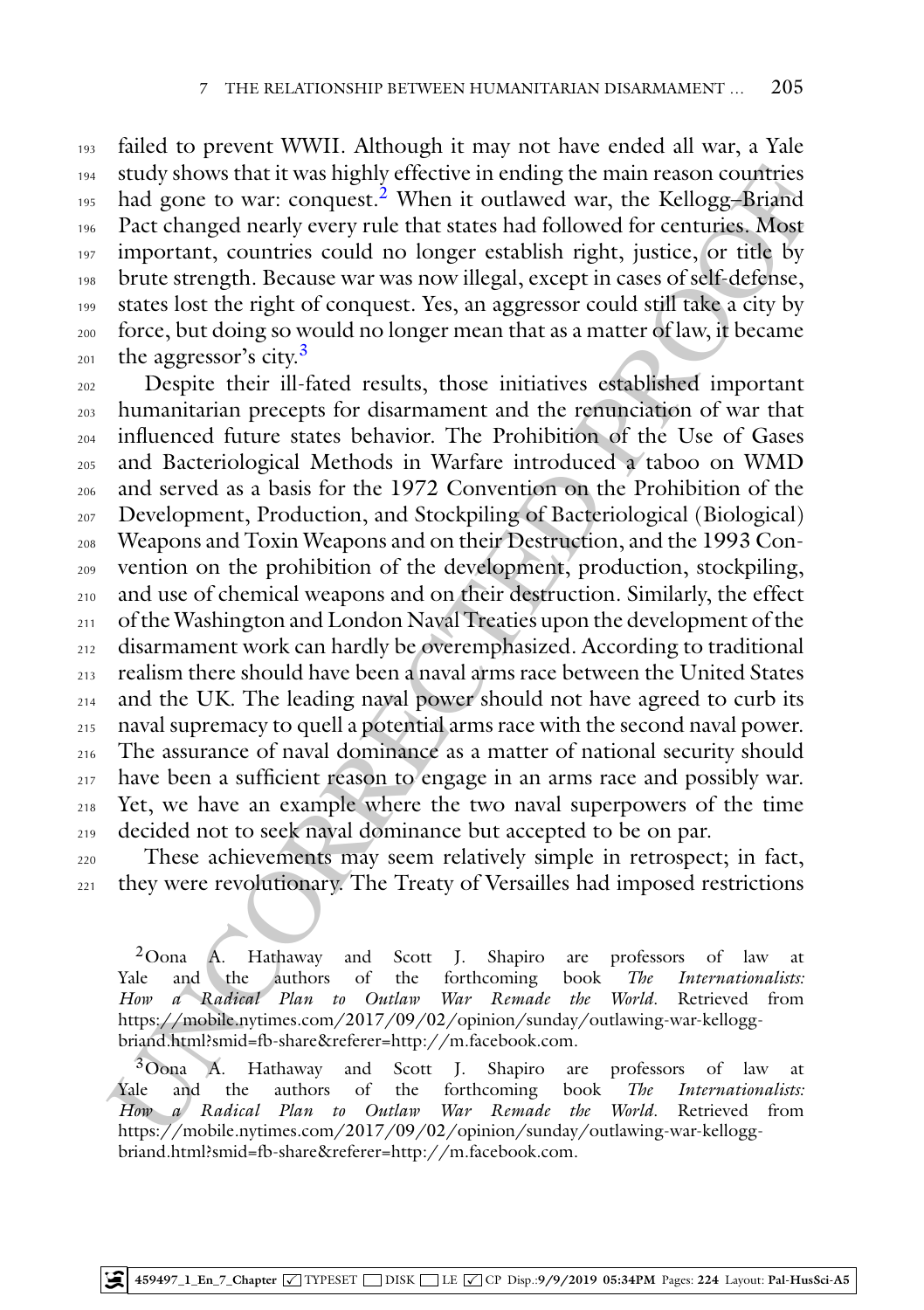on a vanquished foe. Despite the arguable sincerity of Japan to respect the provisions of the Treaty, The Washington Treaty was a voluntary renunci- ation by the leading naval Powers of existing armaments and of their right to increase their naval force beyond prescribed limits. It showed that the limitation of armaments by international agreement was feasible; and the London Conference, by carrying the Washington principles still further, indicated that once an agreement is concluded, mutual reductions become easier (Dulles [1932\)](#page-23-4). This rationale behind the Washington Naval Treaty has underpinned most major bilateral arms control agreements between 231 the Soviet Union and the United States during the Cold War including the Strategic Arms Limitation Treaty (SALT), the Intermediate-Range Nuclear Forces Treaty (INF) and the Strategic Arms Reduction Treaty (START). Despite the failure of the Western Liberal democracies to use these early humanitarian-led initiatives to curtail the dictators (By for example full sanctions against Italy for the invasion of Ethiopia, Japan for Manchuria and Germany for the re-occupation of the Rhineland), it had a number of successes in conflict prevention in the interwar period and established last- ing innovations in creating international organizations and norms (Clavin  $240 \quad 2013$ ).

provisions of the Treaty, The Washington Treaty was a voluntary reguined<br>not by the leading mayal Powers of existing armaments and of their right<br>to increase their mayal Powers of existing armaments and of their right<br>to The civil society organizations engaged both in a moral humanitarian stand against war and also engaged with the technical issues of disarmament and brought forward various initiatives designed to break the deadlock. Peace movements helped to initiate and legitimize, "realist" openings such as the Washington Naval Conference and the Locarno treaties to advance their normative agendas. The League of Nations Union (LNU) is a prime example of how British Peace Groups managed to influence their govern- ment into engaging seriously with disarmament through publicizing and campaigning. The LNU's journal, *Headway*, insisted that "Washington is not a rival, but a complement to Geneva." According to the US Embassy in London, public approval correlated with a change in the governmen- t's attitude: "The public… is strongly in favour of disarmament, as being the obvious way in which to attain peace and economy. Lately, too, the attitude of the Government has changed from being lukewarm to being as enthusiastic as any British government can be expected to be regard- ing another government's project (i.e. Washing Naval Conference)." The 1924 Geneva Protocol which calls for a disarmament conference in 1925 was also an object of British Peace groups' campaigns. The LNU urged its <sup>259</sup> branches to educate public opinion to support the Protocol and urged the British government to take the lead in promoting it. The National Peace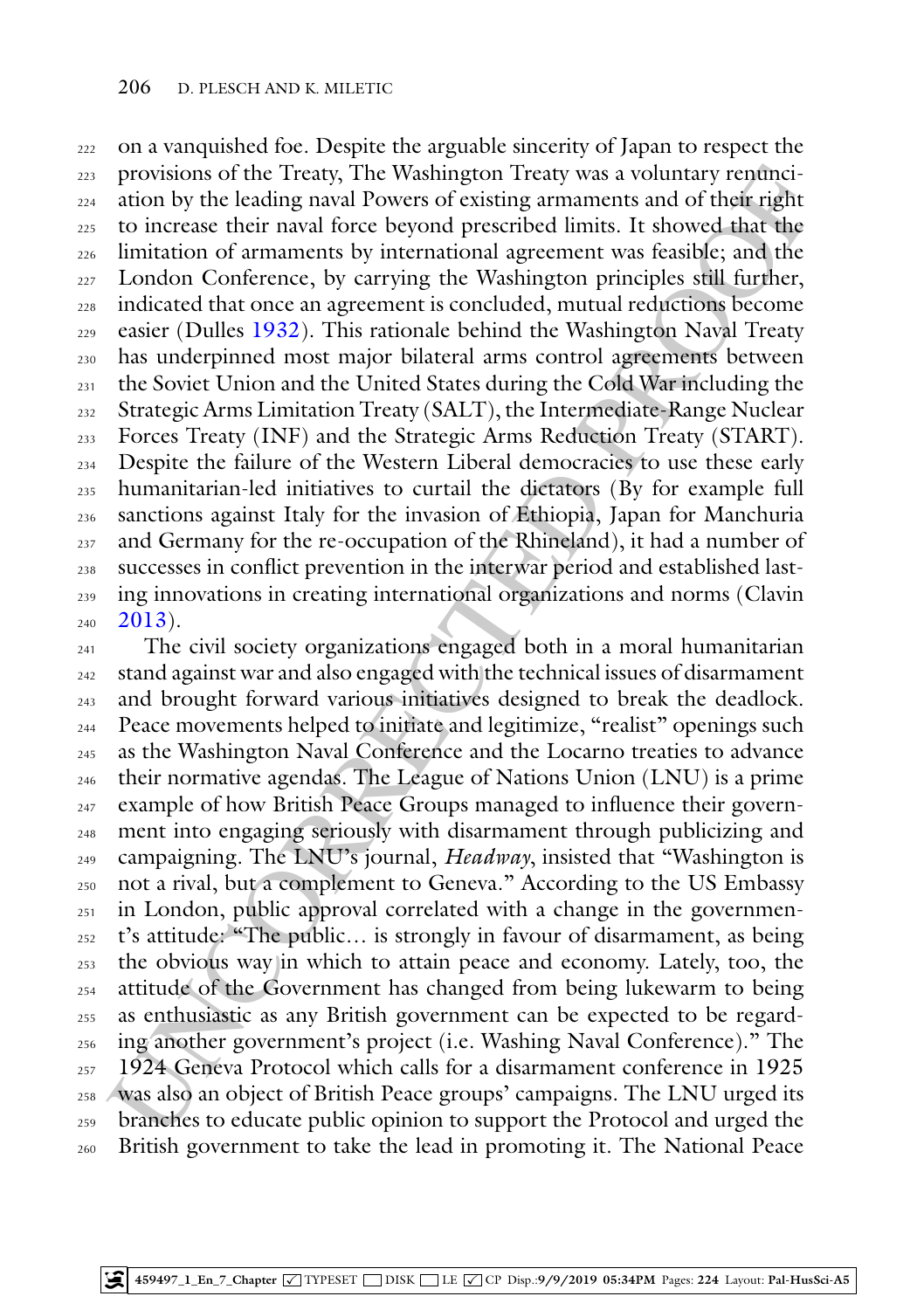Council (NPC) devoted the first three months of 1925 to a campaign in favor of the Protocol. Campaigns were so effective that Chamberlain even agreed to receive a delegation from the LNU to press its case for the Pro- tocol. Chamberlain did however, impose conditions on the deputation to inhibit any propaganda value it may have wished to obtain; it was to be con- fidential, no reporters were to be allowed, only six LNU members could be present, and they could give no more than two speeches outlining the LNU position (Lynch [1999\)](#page-23-7).

 Perhaps, The League of Nations, which became the focus of internation- alist and much socialist political organization, best illustrates this point. The League of Nations had war prevention as its objective.

 From its foundation, the League had a mechanism for the development of disarmament as envisaged in the Versailles Treaty. The League became a focus for unprecedented political activity from parties and a wide range of civil society.

 The international public protest for peace and the engagement of elites produced enough pressure that in 1932 the League convened a World  $_{278}$  Disarmament Conference (WDC) that opened in Geneva in 1932.<sup>[4](#page-8-0)</sup> Both US Presidents Herbert Hoover and Franklin Roosevelt made proposals to the conference (Wilson 1963). Hoover proposed both one-third cuts in budgets in the strained times of the Great Depression and a focus on reducing offensive armaments.

fivor of the Protocol. [C](#page-23-8)ampaigns were so effective that Chambelrainy even the protocol. Chamberlain did however, impose conditions on the deputation to inhibit any propaganda value it may have wished to obtain; it was fol The public civil society pressure included a global petition of eight mil- lion signatures. Until the digital age, the collection of signatures by activists going door to door or at tables on the street was a mainstay of polit- ical activism going back at least to the British Great Reform Act. Such literal nominal support may or may not have led signatories to further engagement, a context that critics of twenty-first century clicktivism might find reassuring as evidence of continuity of activism levels rather than their degradation.

<sup>291</sup> WILPF exemplified the efforts of social movements. Its own description of activities at the conference has a very modern feel and illustrates tensions

<span id="page-8-0"></span>4"We Want Disarmament All Round." London, Pelican Press, 1931. "Programme of the national demonstration held on July 11th, 1931, (…) to promote the success of the World Disarmament Conference." LON, Private Papers: Politis, P231-159. "Disarm or Rearm!", Viscount Cecil of Chelwood. New York Herald Tribune, Sunday 16 August 1931. LON, Private Papers, Politis, P231-159. Retrieved from http:/[/libraryresources.unog.ch/c.php?](http://libraryresources.unog.ch/c.php?g=462667&p=3162632) [g=462667&p=3162632.](http://libraryresources.unog.ch/c.php?g=462667&p=3162632)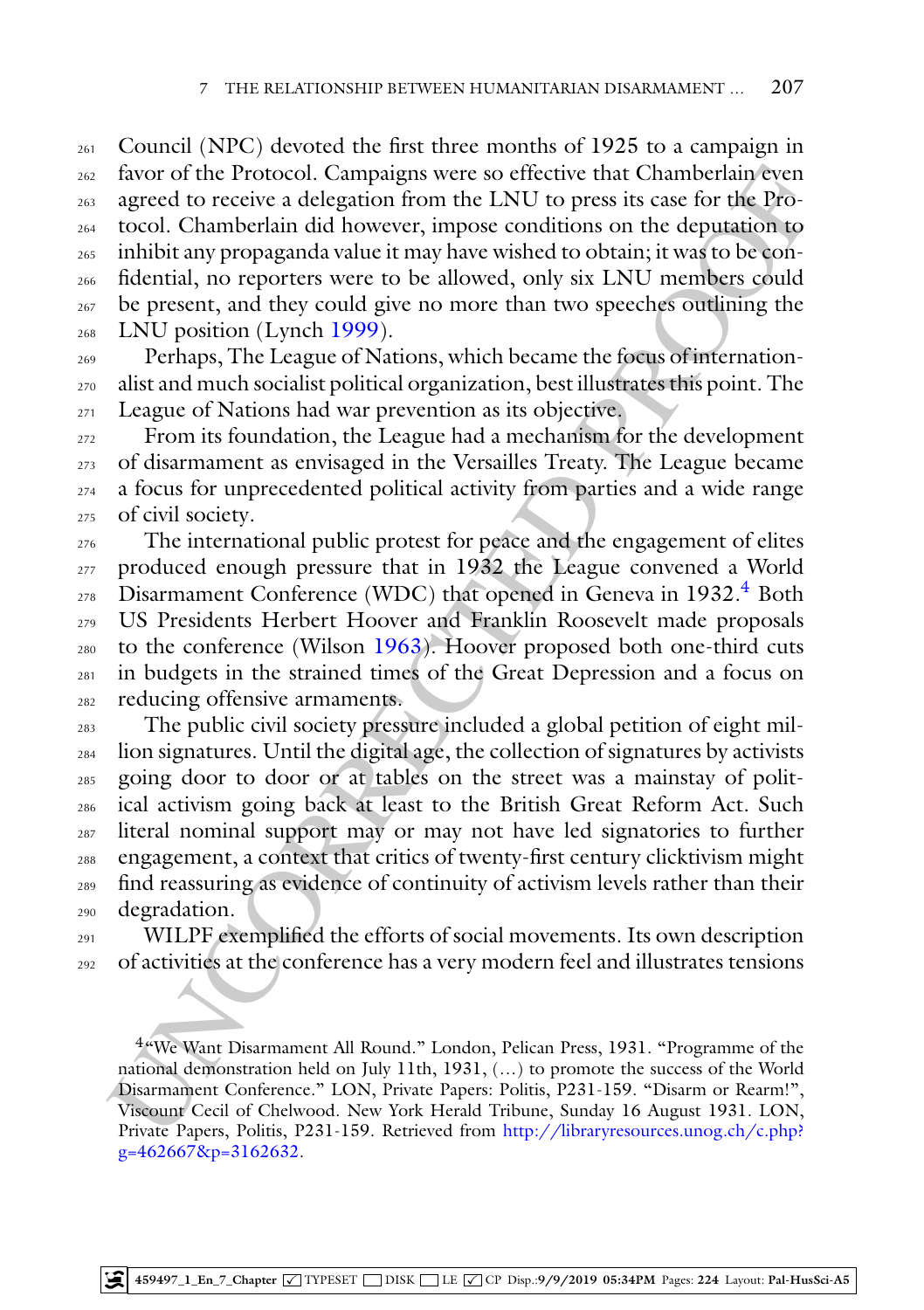familiar today (Adams, Undated). WILPF was aware of what was at stake and feared that a deadlock could have disastrous consequences. In their own words, "[W]omen watch with horrors and fear the increasing of armaments, fully convinced that they cannot but lead to war" (ibid.). To avoid this catastrophic scenario, WILPF mustered public support to put pressure on government delegates. WILPF alongside other pacifist groups, such as No More War Movement, created a transnational collaborative body called the International Consultative Group for Peace and Disarmament (ICG), in order to propound a unified line of policy. Under the ICG banner rallied <sup>302</sup> "all the forces of peace, the communists, socialists, churches and pacifists against the militarists, governments and profiteers."

and feared that a deadlock could have dissert<br>ous word, "All pipower words, "It diepty on words, "If Women watch with horrors and fear the increasing of armangents, fully convinced that they cannot but lead to war" (ibid. The WILPF disarmament campaign was a combination of public advo- cacy and substantial involvement in solving technical disarmament issues. Indeed, it staged mass demonstration and presented 8 million signatures to Arthur Henderson, but it also ran technical workshops on the obstacles to disarmament in Geneva in a desperate push to revive the Conference. In the late summer of 1933, national branches of WILPF were told to press their respective governments and to support a six-point resolution advocat- ing no rearmament, qualitative disarmament, budgetary limitation, strict supervision, and a permanent supervisory organization. Despite the paci- fist movement's best efforts, on 14 October 1933 negotiations collapsed. The German foreign minister announced that he felt "compelled to leave." The World Disarmament Conference limped on until June the following year, but WILPF recognized all hopes for a peaceful political settlement in Europe were thwarted. Without German participation, the conference was meaningless (Adams, Undated).

 The collapse of the World Disarmament Conference was an unparalleled blow for WILPF and the peace movement. WILPF blamed negligent gov- ernments and a conference was convened to educate "public opinion…to understand the nature of the protest Germany had made." A significant weight of expectation had been placed upon the conference and the grow- ing climate of war had made organization difficult, memberships drop, and placed a significant economic burden upon WILPF.

 $\overline{326}$  The failure of the 1932 WDC did not end WILPF's efforts to rein in the arms trade and end war. External pressures forced WILPF to re-evaluate and refocus their efforts, ushering in a new forward-thinking generation. The diversity of members included men and more liberated women, who at one point even considered dropping "Women's" from their title. WILPF <sup>331</sup> became increasingly less dependent on the older suffrage personalities and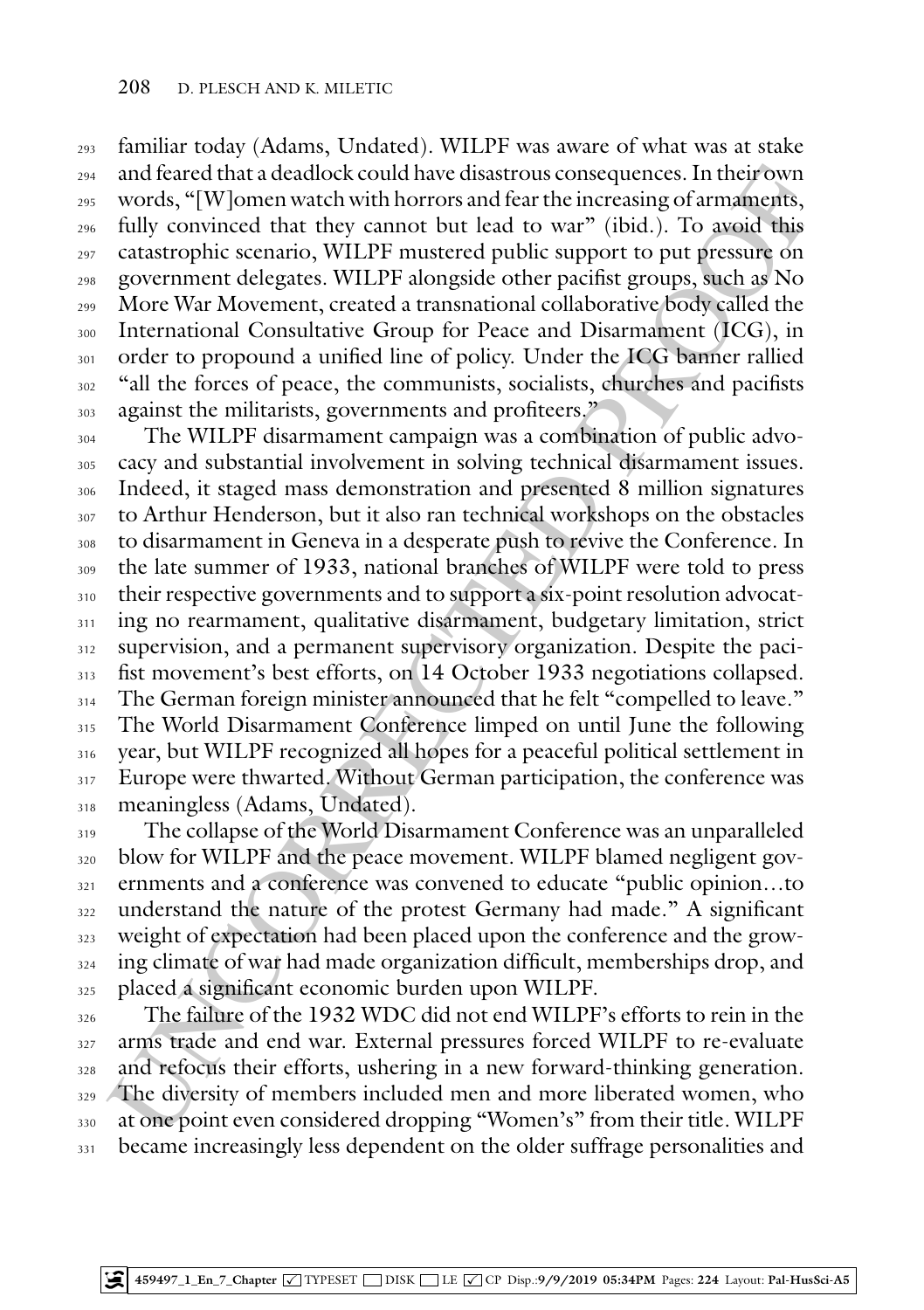networks to forward the group. However, Jane Addams still promised <sup>333</sup> "to defend those at the bottom of society who, irrespective of the vic- tory or defeat of any army, are ever oppressed and overburdened" (Adams, Undated).

# Post-WWII and Cold War

"to defead those at the bottom of society who, irrespective of the vic-<br>tory or defeat of any army, are ever oppressed and overburdened" (Adams,<br>Undated).<br>
DOST-WWII AND COLD WAR<br>
Disarmament survived the rise of the dict 337 Disarmament survived the rise of the dictators and the collapse of the League. Freedom from fear (i.e. war) was a key part of Franklin D. Roo- sevelt's (FDR) 4 freedom speech of 1941. Disarmament continued to rep- resent a part of the values brought together to motivate the war against fascism. It even featured in the Atlantic Charter and had enough interna- tional momentum that it featured in the new United Nations Organisa- tions (UNO). Article 8 of the Atlantic Charter issued by the US President Franklin D. Roosevelt and the British Prime Minister, Winston S. Churchill <sup>345</sup> from the warships on which they were meeting off Newfoundland in August 1941—before the United States was in the war—stated, "*They believe that all of the nations of the world, for realistic as well as spiritual reasons, must come to the abandonment of the use of force. Since no future peace can be main- tained if land, sea or air armaments continue to be employed by nations which threaten, or may threaten, aggression outside of their frontiers, they believe, pending the establishment of a wider and permanent system of general security, that the disarmament of such nations is essential. They will likewise aid and encourage all other practicable measures which will lighten for peace*-*loving peoples the crushing burden of armaments (Adams, Undated)*."

 Such language is in some ways akin to that of the Versailles Treaty, disarmament of the enemy now, for the victors later. Nevertheless at such a desperate moment, with Hitler expected to conquer Moscow any day, and the Western Allies reeling from Egypt to the Pacific, it is remarkable that FDR felt any need to mention an end to armed violence. And here again it is evoked with the combined motives of realism and spiritualism (by which was meant morality and religion not seances). The motive was <sup>362</sup> partly to rally people to the fight by offering a better future. And for sure, Hitler and Mussolini saw no need to espouse such sentiments to rally their followers.

<sup>365</sup> This foundational document formed part of the 1942 Declaration by the United Nations. Indeed, all the states that were invited to the April 1945 UN Conference on International Organisation at San Francisco to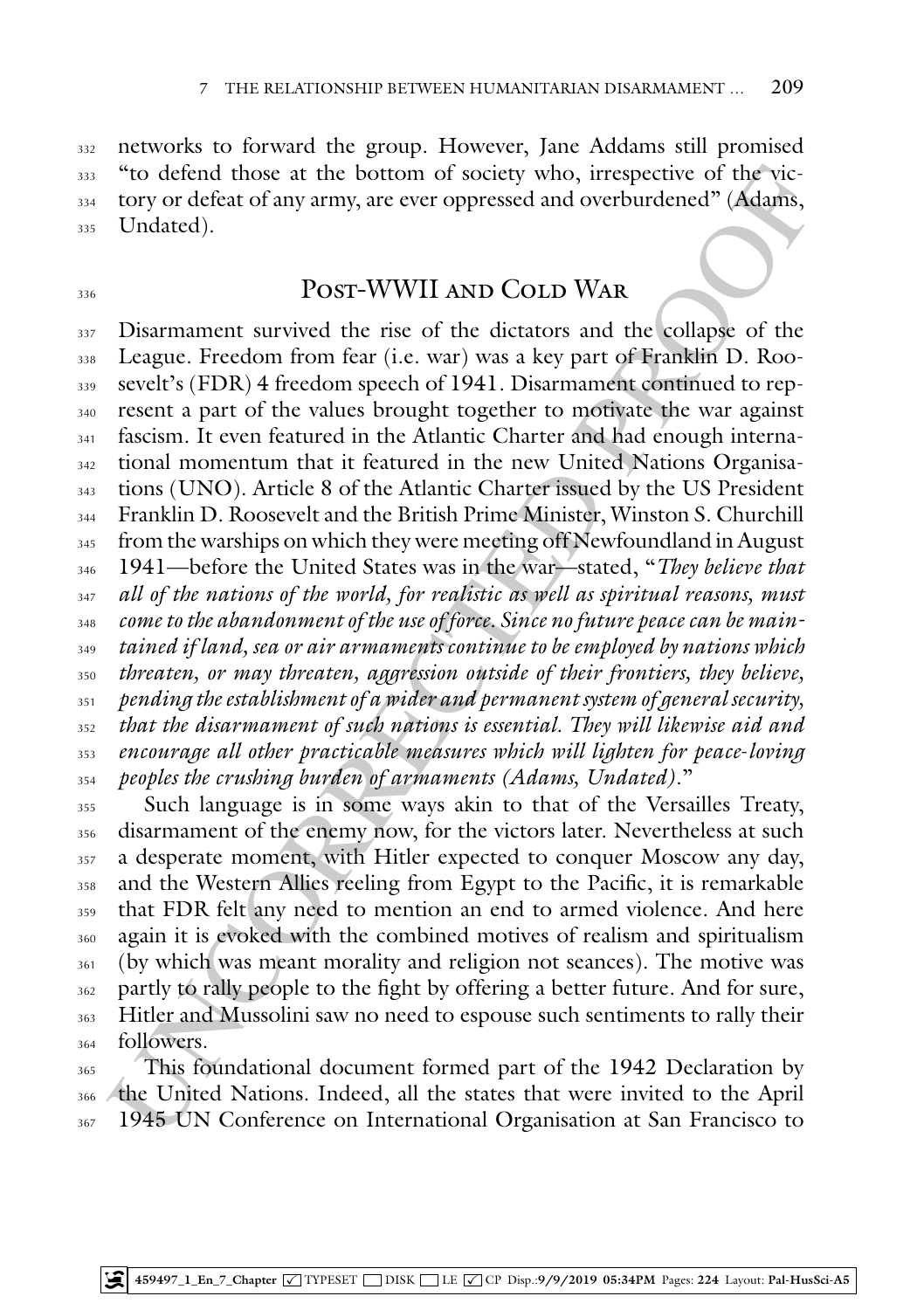<sup>368</sup> create the charter that turned the wartime alliance of United Nations into <sup>369</sup> the UN Organisation, had to agree to this document.

<sup>370</sup> The UN Charter of 1945 puts disarmament on the agenda of the General  $_{371}$  Assembly in Article 11 and of the Security Council in Article 26.<sup>5</sup> With <sup>372</sup> the war over, and the 1932 WDC a sad note in the overture to World <sup>373</sup> War realism, we might expect that there would have been no more talk 374 of disarmament. However, the lesson appears to have been the opposite; a <sup>375</sup> highly qualified acceptance of military power. From the preamble onwards, <sup>376</sup> there is continued weaving of realist national interest in disarmament and <sup>377</sup> peace and the humanitarian moral imperative to do so.

## <sup>378</sup> 1945–1990

the [U](http://www.un.org/en/charter-united-nations/)N Organisation, had to agree to this document.<br>The UN Chartrof (1945 puts disarmament on the agenda of the General<br>Assembly in Article 11 and of the Security Council in Article 26.<sup>5</sup> With<br>the war over, and the 1932 W <sup>379</sup> The insights epitomized by FDR's wartime leadership to create the UNO soon ran foul of traditional realist and ideological competition known to history as the Cold War. The horrors of what soon came to be called "con- ventional war" became overshadowed by something more terrible. The specter of a resurgence of global conflict involving nuclear weapons, which could cause suffering on a scale not seen in human history, provided impetus for GCD at the UN in the 50s and 60s. A series of UNGA resolutions<sup>6</sup> called for the reduction and limitation of armaments, and later for GCD, 387 on the grounds that it was a necessity to prevent the dangers of a new and disastrous war. GCD as historically understood by the UN is rooted in deep humanitarian motives that seek not just to reduce the harm caused by certain types of weapons and limit the risk or frequency of wars, but rather that seek to make such uses and occurrences impossible. This goal is fully consistent with the primary aim of the UN Charter to "save succeeding 393 generations from the scourge of war".

 Those early post-WW2 humanitarian-inspired GCD efforts culminated in the 1961 joint US–Soviet McCloy and Zorin proposal calling for GCD and setting out guiding principles for future multilateral negotiations. The Soviet Union and the United States followed up on this agreement and sub-mitted separate proposals at the UNGA. The US proposal titled "Freedom

<span id="page-11-1"></span>6United Nations General Assembly Resolutions: UNGA 496 (V); UNGA 502 (VI); UNGA 1378 (XIV).

<span id="page-11-0"></span><sup>5</sup>United Nations Charter. (1945). Retrieved from http:/[/www.un.org/en/charter-u](http://www.un.org/en/charter-united-nations/)nited-nations/.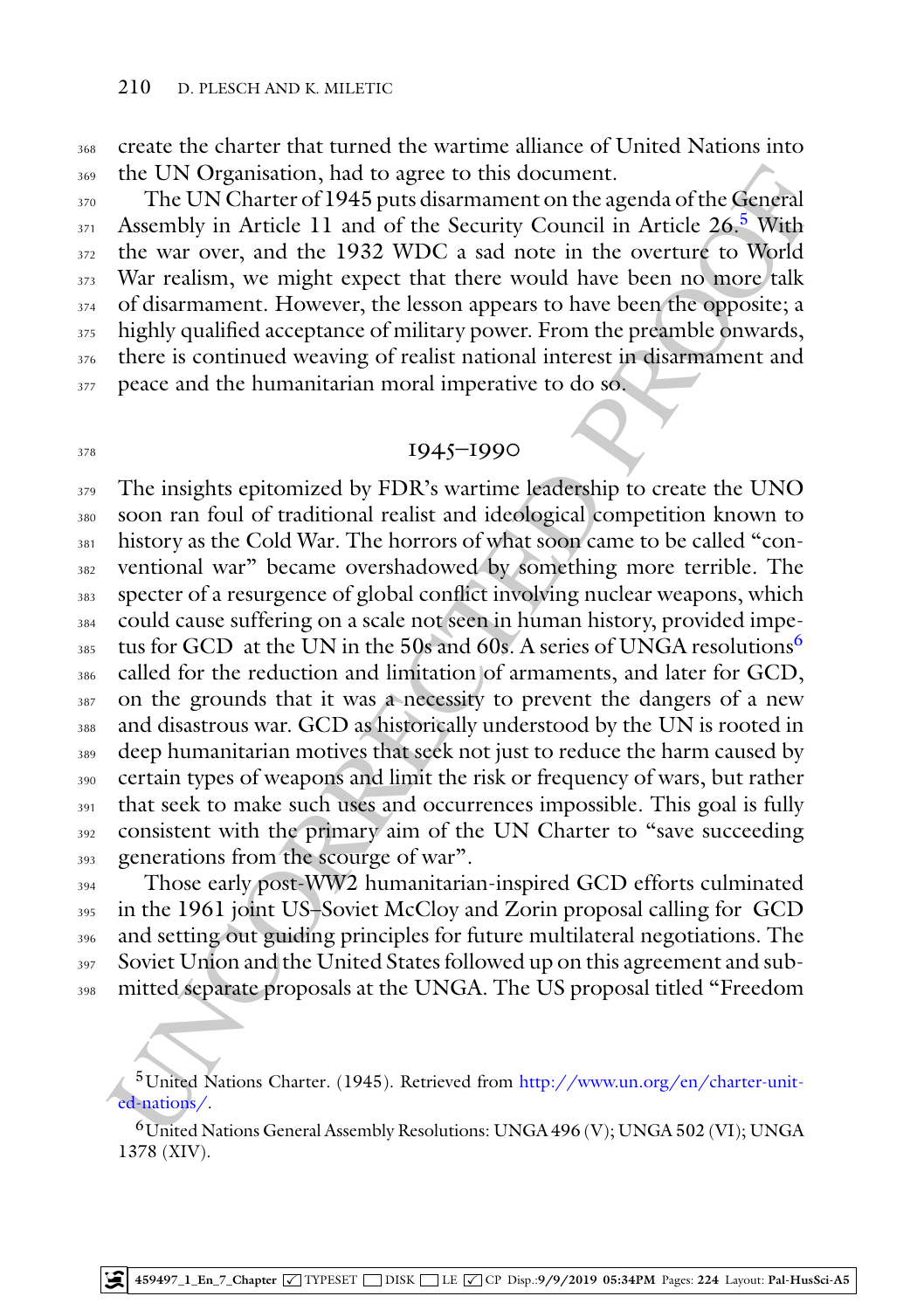ment in a Peacelli World' draws on humanitarian considerations similar<br>non-the and reaction of the UNC charge and section the sincerity of these initiatives and see them as mere propaganda, it is impre-<br>tant to note that from War: The United States Program for General and Complete Disarma- ment in a Peaceful World" draws on humanitarian considerations similar to those expressed in the UN Charter. While it is possible to doubt the sincerity of these initiatives and see them as mere propaganda, it is impor- tant to note that at this point the humanitarian discourse was embedded in the concept of GCD, and there was a public acknowledgment that GCD was, for humanitarian reasons, a sensible strategy to avoid disaster. Espe- cially considering the fact that these initiatives were tabled shortly after the start of the construction of the Berlin Wall which considerably increased tensions between the two blocs. Perhaps what best illustrates this point is the address of President John F. Kennedy to the UNGA in 1961. Kennedy emphasized the destructiveness that would result from a Third World War. In his words, "*[f]or fifteen years this organization* [UN] *has sought the reduc- tion and destruction of arms. Now that goal is no longer a dream* – *it is a practical matter of life or death. The risks inherent in disarmament pale in comparison to the risks inherent in an unlimited arms race. It is in this spirit that the recent Belgrade Conference* – *recognizing that this is no longer a Soviet problem or an American problem, but a human problem* [emphasis added] – *endorsed a program of 'general, complete and strictly an interna- tionally controlled disarmament'. It is in this same spirit that we in the United States have labored this year, with a new urgency, and with a new, now statu- tory agency fully endorsed by Congress, to find an approach to disarmament which would be so far*-*reaching, yet realistic, so mutually balanced and bene- ficial, that it could be accepted by every nation. And it is in this spirit that we have presented with the agreement of the Soviet Union* – *under the label both nations now accept of 'general and complete disarmament'* – *a new statement of newly*-*agreed principles for negotiation.*"<sup>7</sup>

 These early UN proposals and joint Soviet–US initiatives were both previewed and echoed by the emerging Non-Aligned Movement (NAM) at Bandung. Whatever their political inclinations, all countries present at the 1955 Bandung Conference were adamant about the importance of disarmament and the United Nations for the preservation of world peace and international security. In the final communiqué, states parties declared: "*[T]hat universal disarmament is an absolute necessity for the preservation of*

*peace and requested the United Nations to continue its efforts and appealed to*

*all concerned speedily to bring about the regulation, limitation, control and*

<span id="page-12-0"></span><sup>7</sup>John F. Kennedy, *Address at UN General Assembly* (New York: 1961). Retrieved from [https://www.jfklibrary.org/Asset-Viewer/DOPIN64xJUGRKgdHJ9NfgQ.aspx.](https://www.jfklibrary.org/Asset-Viewer/DOPIN64xJUGRKgdHJ9NfgQ.aspx)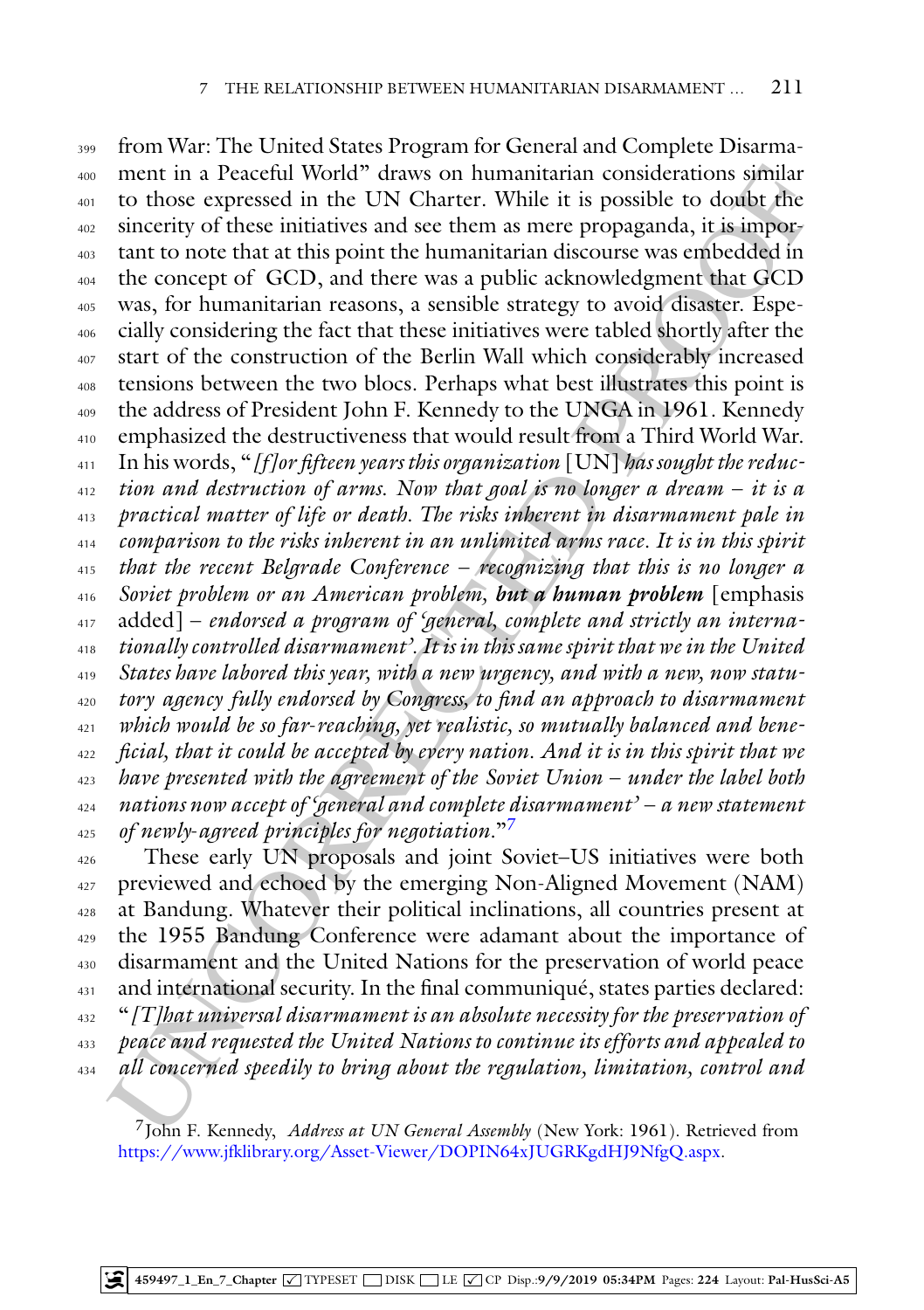#### 212 D. PLESCH AND K. MILETIC

the production, experimentation and use of all weapons of mass destruction, and a control to this end.<sup>98</sup> is bilowing the gathering in Bandung, NAM was formally established in 1961 at a conference in where 28 countries f *reduction of all armed forces and armaments, including the prohibition of the production, experimentation and use of all weapons of mass destruction,* and to control to this end.<sup>2[8](#page-13-0)</sup> Following the gathering in Bandung, NAM was formally established in 1961 at a conference in where 28 countries from the global South agreed a meaningful final communiqué. The summit stressed the paramount importance of disarmament and put it at the forefront of the group's agenda. Indeed, the first NAM declaration frames disarmament as an imperative and the most urgent task of humankind. This declaration identifies several issues deemed of vital interest. Of particular interest are the adoption of a comprehensive understanding of disarmament whereby GCD meant the elimination of armed forces, armaments, foreign bases, manufacture of arms as well as elimination of institutions, and installations for military training, except for purposes of internal security; and the total prohibition of the production, possession and utilization of nuclear and thermo-nuclear arms, bacteriological and chemical weapons as well as the elimination of equipment and installations for the delivery and placement and operational use of WMD on national territories; and the call for the great powers to sign without further delay a treaty for GCD in order to save humankind from the scourge of war and to release energy and resources now being spent on armaments to be used for the peaceful economic and social development of all.

 This early awareness of the importance of disarmament lies in the repres- sive colonial history of the global South. As Europe was enjoying an unprecedented period of relative peace and prosperity (1815–1914) and expanded its colonial territory to engulf some 85% of the world, colonies and even independent countries located in the global South experienced <sup>461</sup> the violent military might of European colonial designs (Prashad [2007\)](#page-23-9). From the 1856 bombardment of Canton by the UK to the 1931 Spanish aerial bombardment of Morocco, the South experienced the damage and suffering caused by heavy weaponry (ibid.). Hence, the Global South saw first-hand the necessity to eliminate the lethal tools developed and used by the North to impose its will and inflict harm and destruction upon weaker societies (Westad 2014). Noteworthy also is the reference to the United Nations as the preferred institutional framework for tackling disarmament. Since the Western and Eastern blocs had just begun the Cold War and their conception of security was synonymous of modernizing and building up

<span id="page-13-0"></span><sup>8</sup>Final Communique of the Bandung Conference. (1955). Retrieved from [http://franke.](http://franke.uchicago.edu/Final_Communique_Bandung_1955.pdf) [uchicago.edu/Final\\_Communique\\_Bandung\\_1955.pdf.](http://franke.uchicago.edu/Final_Communique_Bandung_1955.pdf)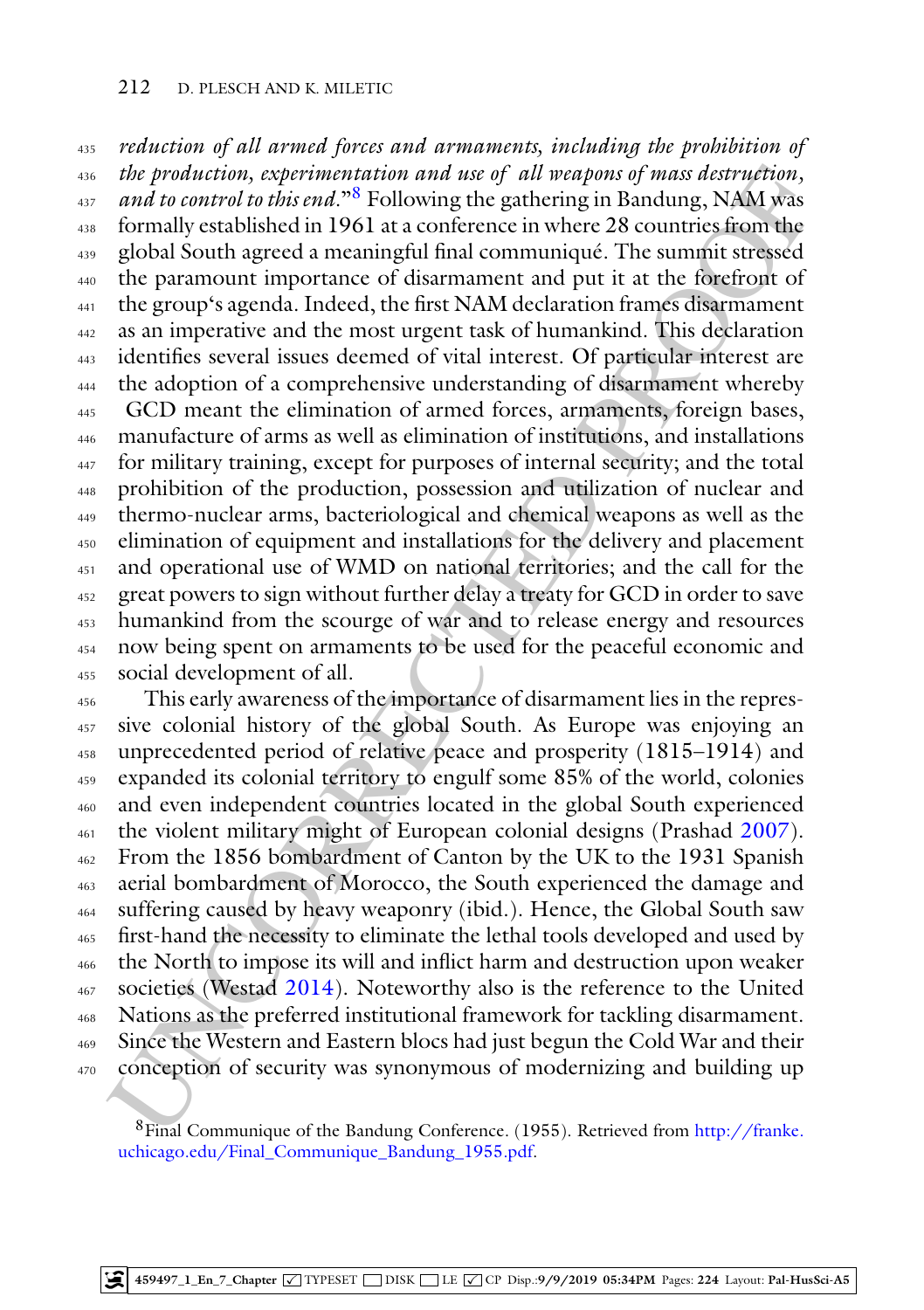military capabilities, the global South sought to bring the North to the 472 disarmament table; and they insisted that they be part of a joint UN effort to regulate, limit, control and reduce all armed forces and armaments. Newly liberated countries understandably prioritized state sovereignty and national defense even more than some major powers. They wanted to make sure that the right to self-defense would be included in UN-sponsored disarmament negotiations. And that disarmament should not represent a threat to national security, and in their case a fear of recolonization.

discurament table; and they insisted that they be part of a joint [U](https://www.nobelprize.org/nobel_prizes/peace/laureates/1959/noel-baker-acceptance.html)N effort of equalite, limit, control and reduce all armed forces and armangents.<br>Newly liberated countries understandably prioritized state sovereignty an In parallel to efforts by countries to make progress in disarmament, high profile groups and individuals also adopted the same approach to disarma- ment. The 1955 Russell–Einstein Manifesto, which is usually considered as the founding document of the Pugwash movement, clearly establishes disarmament as a human imperative. They present themselves "*not as mem- bers of this or that nation, continent, or creed, but as human beings, members of the species Man, whose continued existence is in doubt.*" They ask a simple question: "*shall we put an end to the human race, or shall mankind renounce war?*" Their final advice is to "*Remember your humanity, and forget the rest.*" Echoing their call for nuclear war never to be fought for the sake of our survival, Philip Noel Baker in his 1959 Nobel Peace Prize acceptance speech observes that "*science and engineering had destroyed the barriers of time and space; that the Arms Race by creating distrust and fear, must obscure the peoples' understanding of where their true interests lay; that War, if it should come, might imperil, or indeed destroy, the great achievements, in literature, in medicine, in science, which our Western civilization had begun*  $_{495}$  *to show*."<sup>9</sup>

 The rationale for these initiatives came from the understanding that the applicability of traditional Realism vanished with the bomb, and that states needs should thus temper their actions in a Kantian manner out of Realist necessity, a replication of the logic that drove multilateral cooperation in the wartime years and the establishment of the United Nations (Plesch  $_{501}$  and Weiss 2015). In other words, old conventional thinking could not be applied to nuclear weapons, and all countries, in particular nuclear powers, for the sake of their own survival and the survival of mankind, needed to embark on a program of disarmament.

<span id="page-14-0"></span>9Philippe-Noel Baker, *Nobel Peace Prize Acceptance Speech* (Oslo: 1959). Retrieved from https://www.nobelprize.org/nobel\_prizes/peace[/laureates/1959/noel-baker-a](https://www.nobelprize.org/nobel_prizes/peace/laureates/1959/noel-baker-acceptance.html)cceptance[.html.](https://www.nobelprize.org/nobel_prizes/peace/laureates/1959/noel-baker-acceptance.html)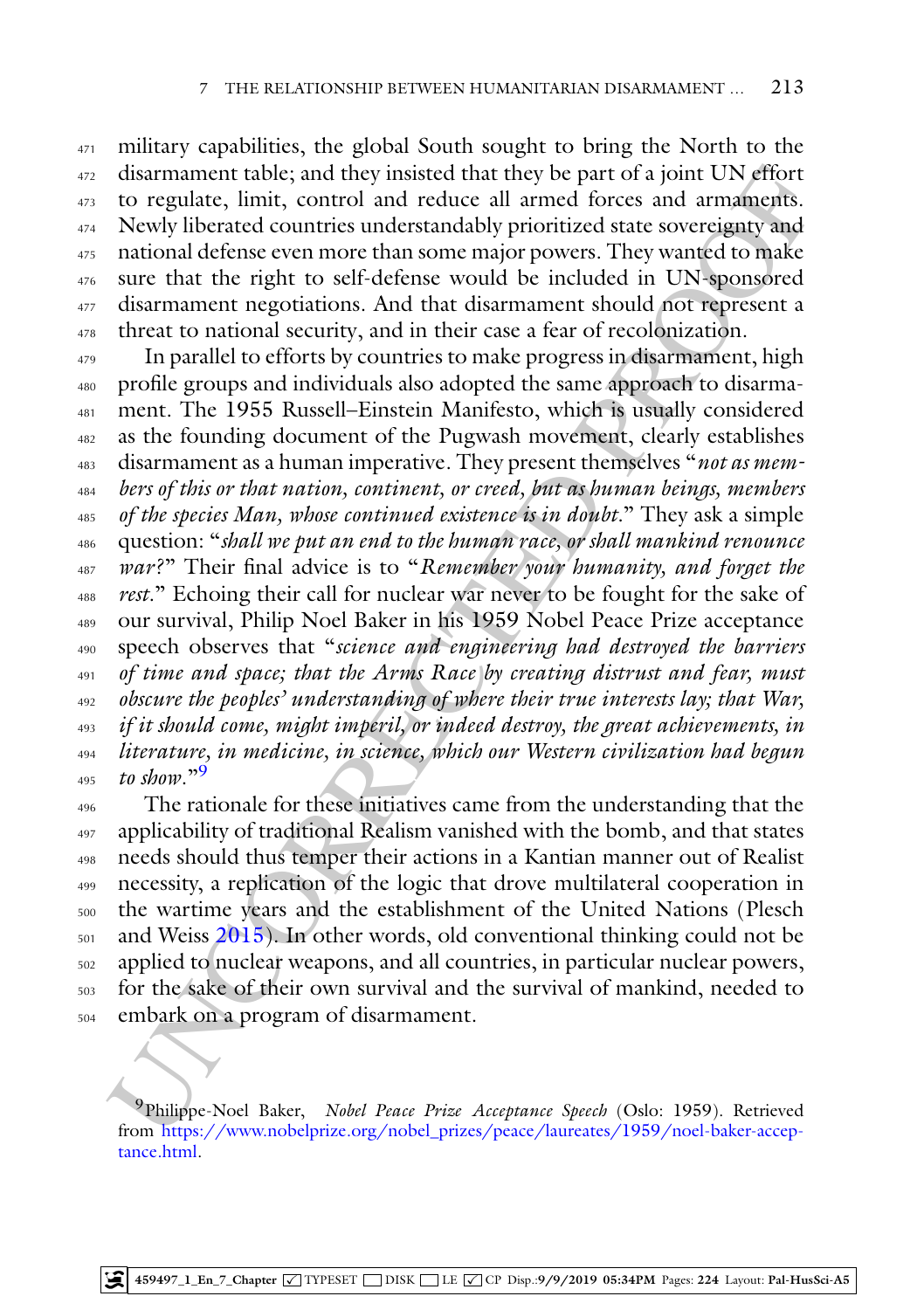The popular term for the new threat was a direct humanitarian reference to the worst aspects of the Nazis—a Nuclear Holocaust. The hundreds of atmospheric nuclear test explosions conducted by the superpowers as well as the British and French made the threat a daily reality as did the introduction of the Hydrogen Bomb. Mass protests ensued. As nuclear particles began to be detected in cows milk fed to babies the humanitarian pressure on elites became intense.

to the worst aspects of the Nazis—A Nuclear Holocaust. The hundreds of the superpowers as well<br>as atmospheric nuclear test explosions conducted by the superpowers as well<br>as the British and French made the threat a daily 512 After the 1962 Cuban Missile Crisis (CMC) which brought the World close to nuclear Armageddon, the comprehensive disarmament agenda shifted in favor of partial measures. GCD was not at the front and center of disarmament initiatives anymore but remained the objective and served as the overarching principle guiding a multitude of partial measures. As stipulated in the final document of the 1978 UNGA's first special session devoted to disarmament: "*[T]he ultimate objective of the efforts of States in the disarmament process is general and complete disarmament under effec- tive international control. The principal goals of disarmament are to ensure the survival of mankind* [emphasis added] *and to eliminate the danger of war, in particular nuclear war, to ensure that war is no longer an instru- ment for settling international disputes and that the use and the threat of force are eliminated from international life, as provided for in the Charter* <sup>525</sup> of the United Nations."<sup>10</sup> This connection between GCD and humani- tarian considerations form the cornerstone of almost all major disarma- ment agreements negotiated from the 60s through to the mid-90s includ- ing the Bangkok Treaty; the Biological Weapons Convention (BWC); the Chemical Weapons Convention (CWC); the Comprehensive Nuclear Test Ban Treaty (CNTBT); the Non-Proliferation Treaty (NPT); the Pelindaba Treaty; the Sea Bed Treaty; the Treaty of Tlatelolco; the Treaty on Nuclear Weapon Free Zone in Central Asia.

 This pairing up of humanitarian considerations and disarmament was also a pillar of a formidable effort to reduce tensions in Europe between the United States and the Soviet Union that took shape in the early 70s with the Conference for Security and Co-operation in Europe (CSCE) in 1972 which eventually turned into a full-fledged organization: The Organisation for Security and Cooperation in Europe (OSCE). The first paragraph of the Preamble of 1975 Final Act of the 1st CSCE Summit of Heads of State

<span id="page-15-0"></span>10United Nations (1978, 23 May–30 June). *Resolutions and Decisions Adopted by the General Assembly During Its Tenth Special Session*. Retrieved from [https://s3.amazonaws.com/](https://s3.amazonaws.com/unoda-web/wp-content/uploads/2017/05/A-S10-4.pdf) [unoda-web/wp-content/uploads/2017/05/A-S10-4.pdf.](https://s3.amazonaws.com/unoda-web/wp-content/uploads/2017/05/A-S10-4.pdf)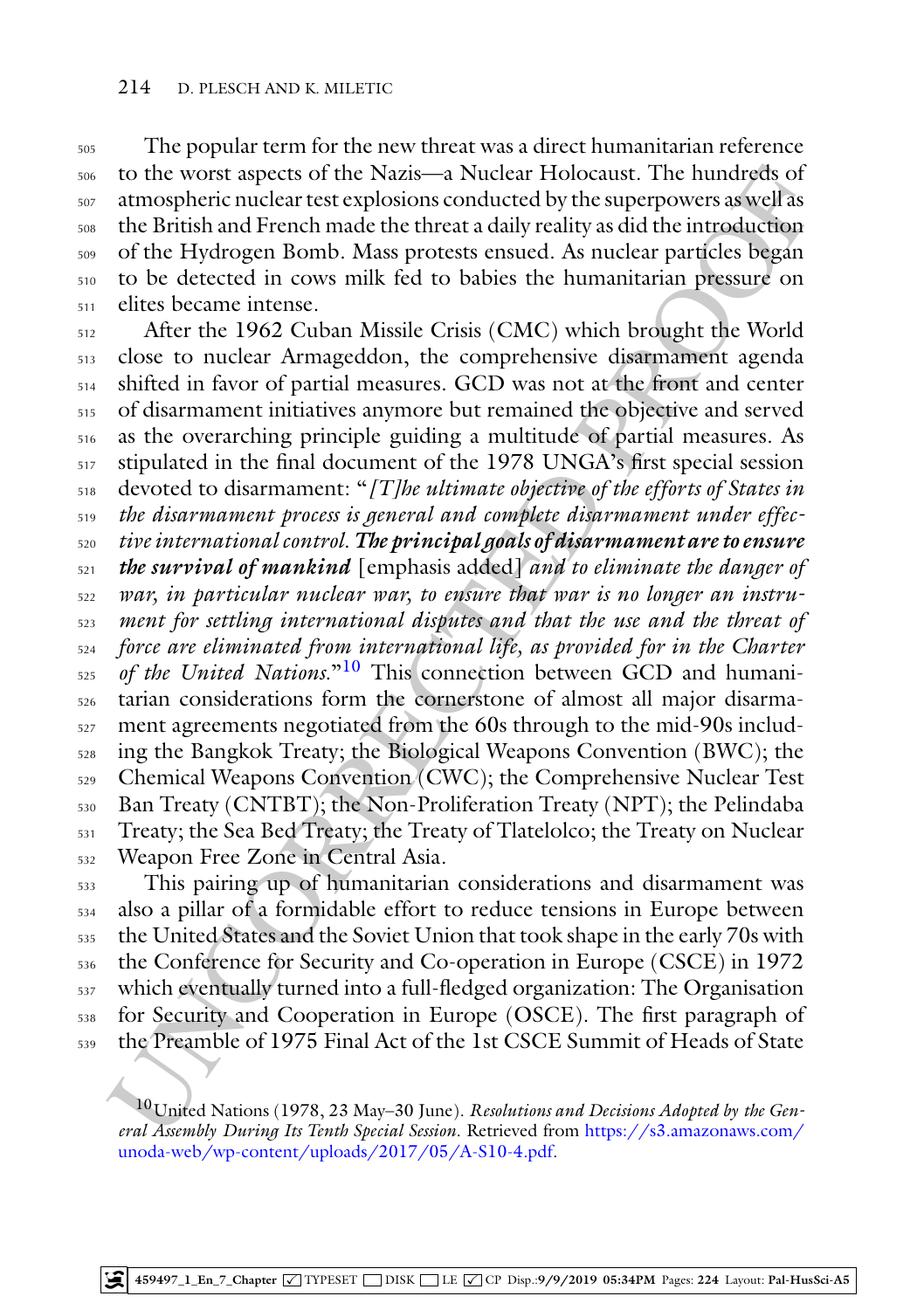or Government affirms the objective of "*ensuring conditions in which people can live in true and lasting peace free from any threat to or attempt against*  $<sub>542</sub>$  *their* security.<sup>"[11](#page-16-0)</sup></sub>

can live in three and lasting peace free from any threat to or attempt against<br>their security.<sup>w11</sup><br>The lumman dimension became a central feature of the Helsinki process.<br>The ISCE, from the signing of the Final Act in Ang The human dimension became a central feature of the Helsinki process. The CSCE, from the signing of the Final Act in August 1975 until the Paris Summit of November 1990, was characterized by discussions and negotiations on human rights and issues in the humanitarian field, which 547 collectively came to be known in the CSCE by the mid-80s as the "human dimension." The gradual preeminence of the human dimension, from 1977 onwards, was an unexpected development. It amounted to a shift from the original state-centric approach aimed at promoting detente to an inclusion of a human dimension in the European security matrix (Heraclides 1993). The human dimension went beyond the freedom from war, it also included individual human rights such as the freedom of thought, conscience, reli- gion, or belief. These human rights issues were considered in parallel with confidence-building measures, arms control, and disarmament issues. The Istanbul Charter for European Security illustrates this point. The first para- graph sets out a vision for "*a free, democratic and more integrated OSCE area where participating States are at peace with each other, and* **individu- als and communities live in freedom, prosperity and security** [emphasis added]. (…) *The Charter will contribute to the formation of a common and indivisible security space. It will advance the creation of an OSCE area free of dividing lines and zones with different levels of security*" (OSCE [2000\)](#page-23-13). This vision for common and indivisible security space rests upon three pillars: The Human Dimension, the Politico-Military Dimension, and the Eco- nomic and Environmental Dimension. Interestingly, disarmament, arms control and confidence and security building measures are heavily empha- sized under the Politico-Military Dimension: "*Disarmament, arms con- trol and confidence*- *and security*-*building measures (CSBMs) are important parts of the overall effort to enhance security by fostering stability, transparency and predictability in the military field. Full implementation, timely adapta- tion and, when required, further development of arms control agreements and CSBMs are key contributions to our political and military stability.*"

 Despite the breaking down of the comprehensive GCD agenda into partial measures during the period 60s until 90s, the examples of the mul-tilateral disarmament agreements and the Helsinki process show that the

<span id="page-16-0"></span>11Conference on Security and Co-operation in Europe. (1975). *Final Act*. Retrieved from [https://www.osce.org/helsinki-final-act?download=true.](https://www.osce.org/helsinki-final-act%3fdownload%3dtrue)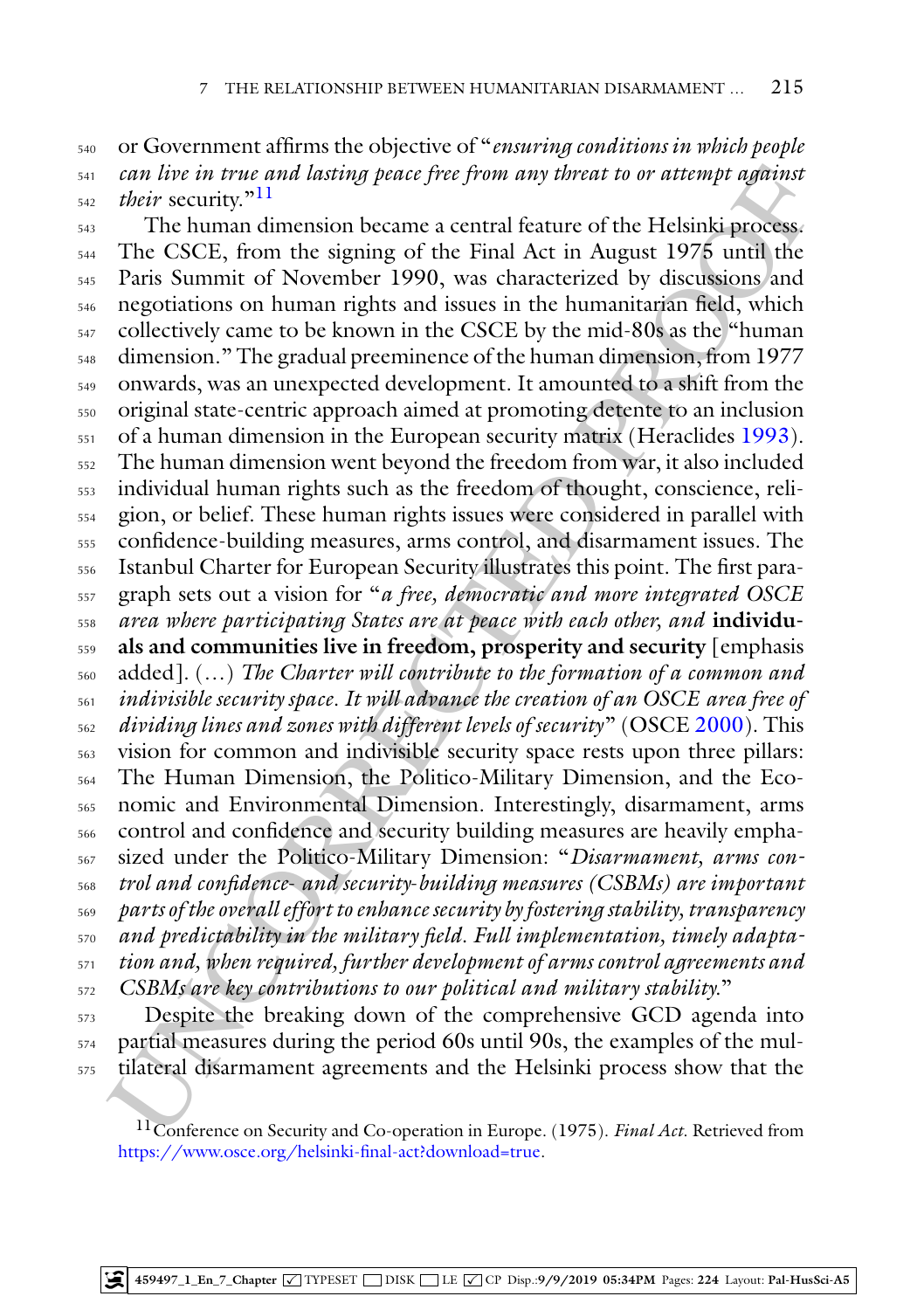#### 216 D. PLESCH AND K. MILETIC

driver of progress. This rationale is perhaps best expressed in the worst of the first<br>drawing states. This acceptance speech of 1974 titled "The Imperatives of Survival,"<br>Scan MacBride issues a stark encounter of "the thr "disarmament for humanitarian imperative" rationale was still an important driver of progress. This rationale is perhaps best expressed in the words of two Nobel Peace Prize Laureates: Sean MacBride and Alfonso Garcia Rob- bles. In his acceptance speech of 1974 titled "The Imperatives of Survival," Sean MacBride issues a stark reminder of "*the threat that hangs over all humanity at the moment. War destroys all human values and is the greatest danger to everything which human beings desire and cherish. Peace then has*  $\mu$ <sub>583</sub> to be the DESPERATE IMPERATIVE of humanity.<sup>"12</sup> His number one suggestion to achieve peace is GCD. In a preemptive response to critics, he adds that he "*can already hear many say Utopia. Impossible of achievement. Of course, it will be difficult but what is the alternative? The nearly certain destruction of the human race.*" Similarly, Alfonso Garcia Robbles, in his 1982 acceptance speech, makes a plea for when the Nobel Peace Prize is awarded, "*the highest priority be given to the contribution which the candi- dates, be they individuals or non*-*governmental organisations, have made to*  $\mu_{\text{591}}$  *disarmament.*<sup>"13</sup> He justifies this suggestion by profusely citing the text of the 1978 Final Document of the UNGA First Special Session devoted to disarmament that places disarmament at the center of the UN mechanism for the maintenance of peace and security. He notes that "*as the General Assembly of the United Nations rightfully proclaimed* - *and it did so by consen- sus* - *if it continues to be true that security is 'an inseparable element of peace', at present 'the increase in weapons, especially nuclear weapons, far from help- ing to strengthen international security, on the contrary weakens it', inasmuch as 'the accumulation of weapons, particularly nuclear weapons, today consti- tutes much more a threat than a protection for the future of mankind'. Thus, it is evident that the time has come to seek security in disarmament.*"

 From 1972–1989, the two-armed blocs attempted to negotiate reduc- tions on conventional forces, as comments from British negotiators high- lighted by the UK National Archives, the talks were a site for actions of a highly technical nature took place only because of various political pressures

<span id="page-17-0"></span>12Sean MacBride, *Nobel Lecture* (1974). Retrieved from [https://www.nobelprize.org/](https://www.nobelprize.org/nobel_prizes/peace/laureates/1974/macbride-lecture.html) nobel\_prizes/peace/laureates/1974/macbride-lecture.html.

<span id="page-17-1"></span>13Alfonso G. Robles, *Nobel Peace Prize Acceptance Speech* (1982). Retrieved from [https://](https://www.nobelprize.org/nobel_prizes/peace/laureates/1982/robles-acceptance.html) [www.nobelprize.org/nobel\\_prizes/peace/laureates/1982/robles-acceptance.html.](https://www.nobelprize.org/nobel_prizes/peace/laureates/1982/robles-acceptance.html)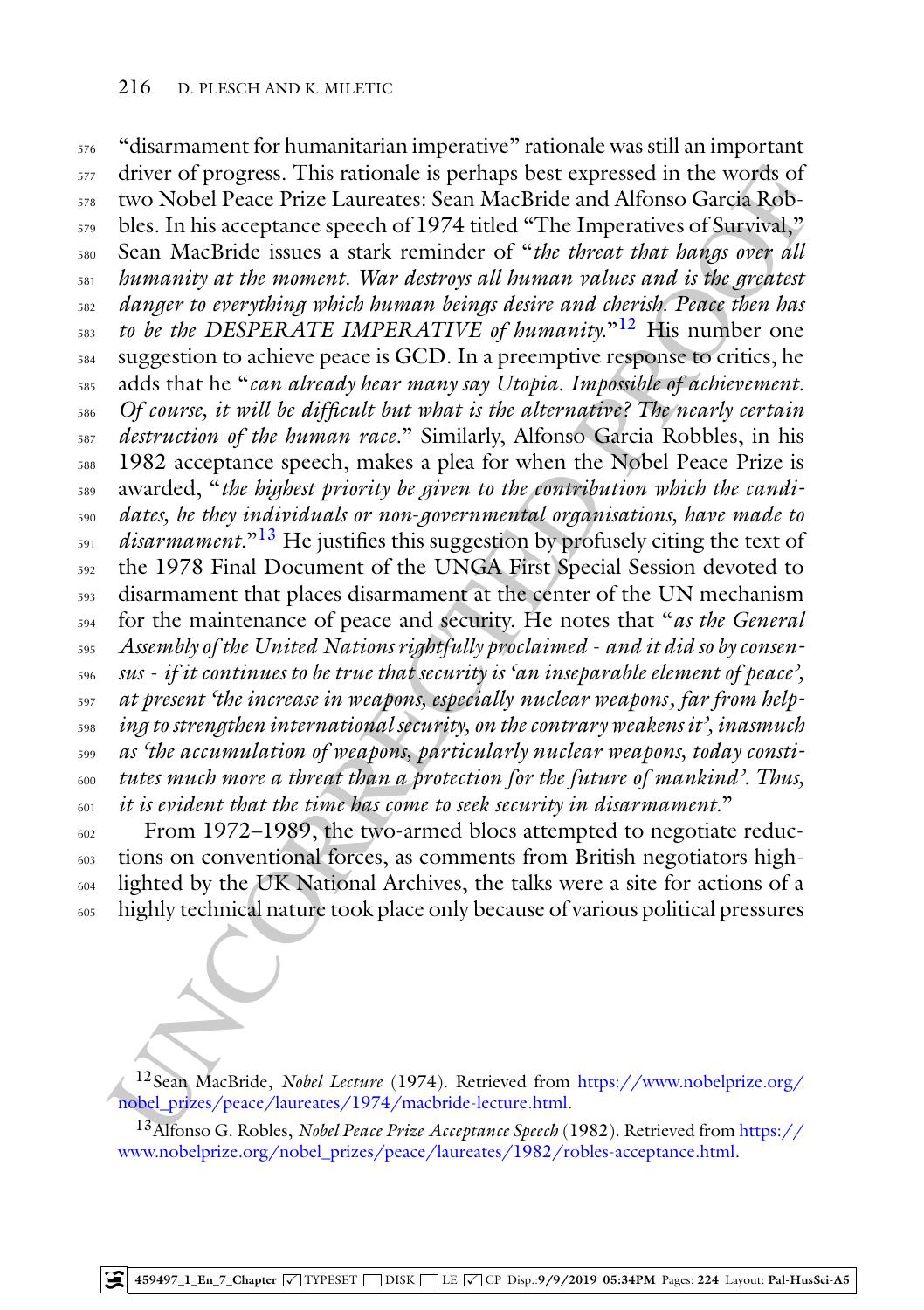concerned with Alliance cohesion, financial pressures and an underlying fear  $\mu_{607}$  of the failure of deterrence and human destruction.<sup>14</sup>

 The Mutual and Balanced Force Reductions (MBFR) was replaced by the Conventional Armed Forces in Europe negotiations "CFE" rather than "CAFE" for short to avoid the derision of an image of a "Vienna Cafe" talking shop. These, within 18 months, had produced a Treaty that verified the destruction of tens of thousands of tanks, artillery, combat aircraft, and  $h_{613}$  helicopters.<sup>15</sup> These agreements came together in the Charter of Paris of 1990 which formally ended the Cold War confrontation in Europe.

# 615 POST-COLD WAR CONTEXT

 The disarmament achievements and agenda of the early twenty-first century have shrunk compared to that of the decades of the 1990s and 1980s. Western "victors" in the Cold War paid little attention to the contribution of disarmament and arms control in reducing and helping end the conflict. Russia's continued reference to the US unilateral abrogation of the Anti- Ballistic Missile Treaty in 2002 as destroying the end of the Cold War rapprochement finds little echo among Western states and NGOs.

of the failure of determine and human destruction.<sup>143</sup><br>The Mutual and Balanced Forces Reductions (MBFR) was replaced by<br>the Conventional Armed Forces in Europe negotiations "CFE" rather than<br>"slking shop. These, within 1 <sup>623</sup> This is not the space to discuss why this has occurred though we may 624 speculate that rather than the obduracy to agreeing the supposed "next- steps" on a new and Western defined narrow path to disarmament by a few minor powers the "imperial hubris" in Washington may play a larger part. Certainly, also in the aftermath of the collapse of communism there was a brief moment where the idea of major conventional war was regarded widely as a matter of the past—despite the war over the invasion of Kuwait and the dominance on the battlefield of major conventional weapons in the wars of the Western Balkans. In the West an attachment to NATO and muscular liberal intervention in the world's banlieu legitimated Western military power.

 Western governments, Foundations, and NGOS largely ceased to be concerned with major conventional weapons possession and deployment by their own states. Despite the decade long Iran–Iraq war and Western

<span id="page-18-0"></span>14Archives Retrieved from http://webarchive.nationalarchives.gov.uk/ 20080314211946/http://www.fco.gov.uk/servlet/Front?pagename=OpenMarket/ Xcelerate/ShowPage&c=Page&cid=1007029395645.

<span id="page-18-1"></span>*OSCE Documents on Confidence and Security- Building Measures*. Retrieved from [https://fas.org/nuke/control/osce/text/militar2.htm.](https://fas.org/nuke/control/osce/text/militar2.htm)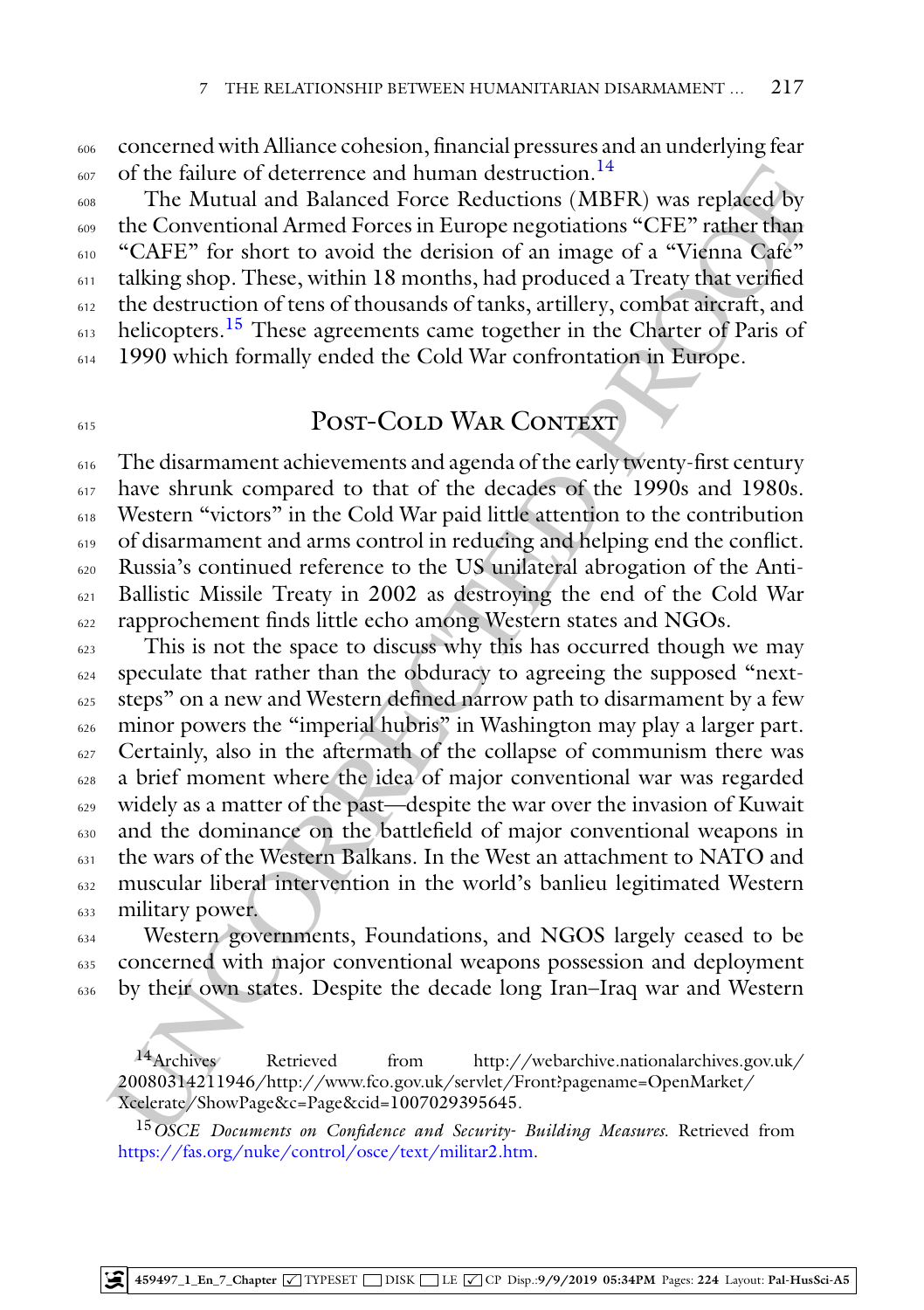and Soviet support for Iraq including its WMD programs and the subse- quent Iraqi annexation of Kuwait and its expulsion under a UN Chapter VII mandate. Non-proliferation eclipsed disarmament and became the top priority in weapons control for Western governments and NGOs.

 Concern also shifted to the trade in weapons following the public out- rage at the supply of weapons to Saddam Hussein by the P5 members of the United Nations Security Council (UNSC) Concern was managed through the introduction of the UN Arms Register of CFE TLE transfers which controlled nothing.

 Some NGOs in the United States and the EU began a process that would culminate in the Arms Trade Treaty (ATT) a decade and half later. In this context weapons holdings by the P5 themselves and their allies ceased to be an issue save in the gradual weakening of the Vienna document—still for a time referred to officially as a foundation of European Security.

 Events in the Balkans took center stage and US and NATO military force and power projection—as in the liberation of Kuwait—were widely regarded as a force for good among Western political and NGO circles. Transfer cascades of surplus weapons from Europe to Greece and Turkey and even in the case of the GDR navy—to Indonesia attracted little notice. Nevertheless—a mini CFE—formed part of the Dayton agreement that ended fighting in the Western Balkans.

quant Iraqi annexation of Kawaii and its expulsion under a UN Chipter Traqi annexation of Kawaii and its expulsion under a UN Chipter concern also shifted to the radio with respect the sumply of weaterm spectrals and NGO<sub></sub> NGO attention became focused on weapons that were doing the killing—especially anti-personnel landmines. This succeeded in the norm of prohibition among a coalition of the willing. The achievements of land- mines and cluster munitions norms have had clear and concrete results. Manufacturers have found that the market for these weapons has collapsed and militaries who argued they could not exist without them, no longer do so. This is particularly noteworthy because in the US military, impro- vised landmines were tagged as IEDs—Improvised Explosive Devices. The United States and its allies have been partly defeated at a tactical if not at the strategic level by these weapons in Iraq and Afghanistan although this occurrence has not entered the Landmine ban debate or produced new demand for landmines among NATO powers.

# **CONSIDERING THE UTILITY OF GCD IN THE** <sup>671</sup> TWENTY-FIRST CENTURY

 In conflicts around the world major conventional armaments—artillery, tanks, and warplanes continue to make a decisive impact on the conduct of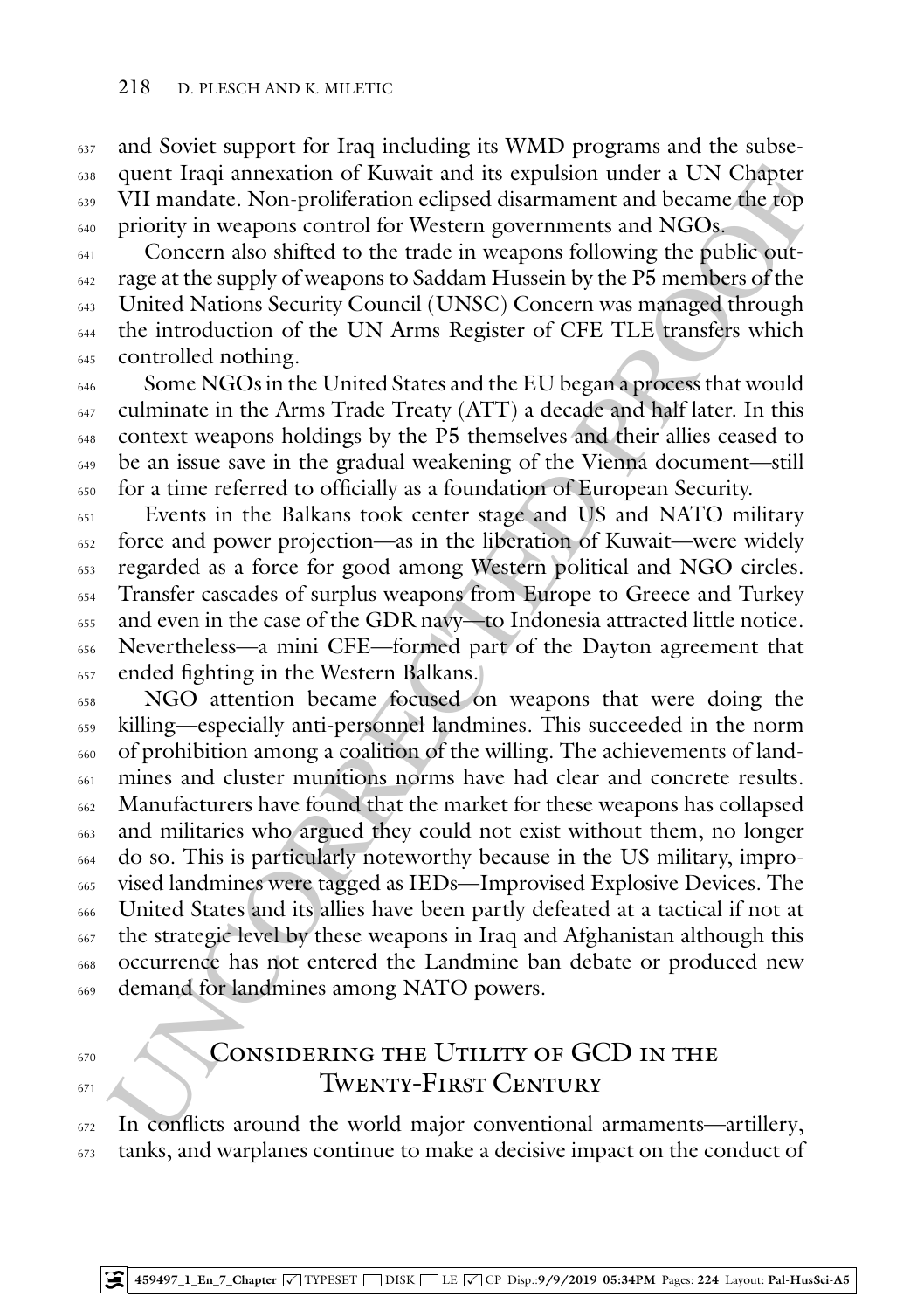war and all too often on the combatants and civilian population alike. The broken bodies and minds in the devastated cities of Libya, Syria, and Iraq have resulted in large part from the impact of these types of weapons.

 At present no treaties or negotiations outside the Organisation for Secu- rity and Cooperation in Europe area provide for the control of tanks, artillery, warplanes, warships, and missiles or provide military Confidence and Security Building Measures. But these conventional weapons are killing people daily around the world, and enable major powers to threaten and invade others with dire humanitarian consequences as is the case in Syria.

 The European security treaties from around 1990 enabled a "peace div- idend" for European taxpayers over the last decades but neither states nor NGOs have sought to export or extend these models.

broken bodies and minds in the devastated cites of Libya, Spria, and fract<br>phase resulted in large part from the impact of these types of veapons,<br>A recessor in Europea are provide for the control of make, a<br>A recessor in With respect to nuclear and related "WMD," the necessity for preven- tion of humanitarian catastrophe is clear. The Strategic Concept for the Removal of Arms and Proliferation (SCRAP) developed by the Centre for International Studies & Diplomacy at SOAS University of London takes the world's most effective, proven, and comprehensive mechanism for WMD disarmament, the UN authorized regime imposed on Iraq, and suggests that the International Community impose it on itself. Notwithstanding the highly politically controversial nature of the inspection regime and the war, the inspection system itself worked and this can be used as a foundation for global application.

 Similarly, while there is and should be no linkage between conventional and WMD control and elimination strategies there is much to be gained by developing them in a mutually reinforcing manner. There are now latent and converging interests in addressing major conventional weapons hold- ings and proliferation as well as WMD. Globally, the core constituency actively pursuing nuclear and WMD non-proliferation and disarmament can usefully combine with the broader coalitions interested in controls on conventional armaments.

 Writing off GCD as anachronistic misses the point. There is still a humanitarian imperative for GCD. The UNSG's agenda on disarmament reminds us that "GCD remains the ultimate objective of the UN and it is now critical for the international community to reconceptualize this fun- damental goal" (Guterres 2018). Securing Our Common Future issued by Antonio Guterres the UN Secretary-General is an inspiring visionary doc- ument produced after extensive consultations with governments and civil society. For those with no prior knowledge but now seeking less-military solutions to global and regional problems the Guterres agenda is at one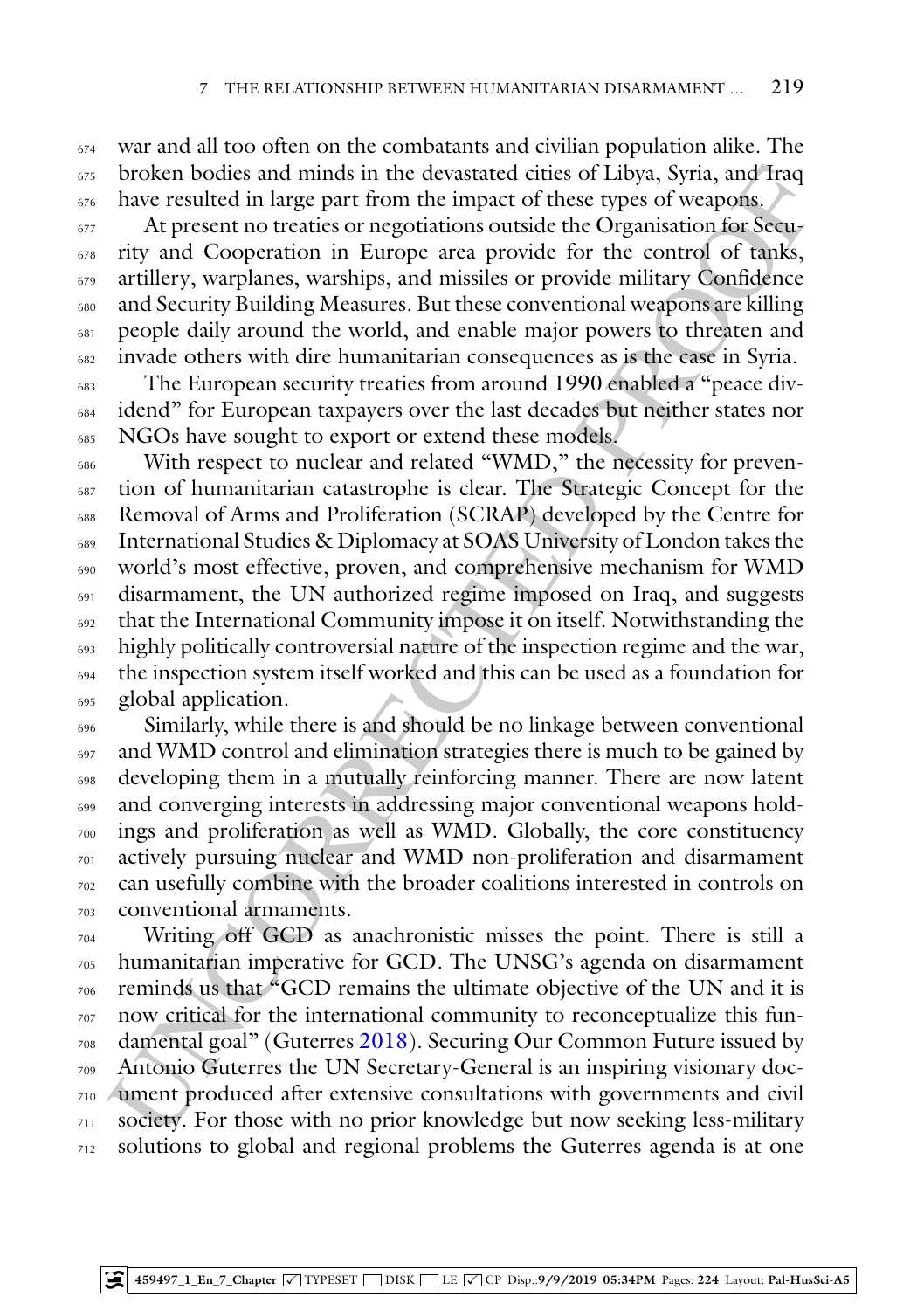and the same time an introduction and a handbook: A "Rough Guide" to world peace. In clear terms, Guterres surveys potential for world disarma- ment, from "Hand grenades to Hydrogen Bombs. He brings disarmament  $_{716}$  back in the diplomatic frame by establishing it as a cornerstone for the pre- vention of war, the promotion of the sustainable development goals and the advancement of humanitarian principles. Compared to the succinct five points of his predecessor, his 70 + pages agenda provides a comprehensive vision of the role of disarmament and principles for its implementation. Never has the UN Secretariat produced such a substantive document on disarmament. It terms of strategic thinking it can be compared to Defence White Papers, except this document is about preventing wars, not fighting them. While critics point to the lack of detailed action points on technical issues and may find themselves a bit uneasy at grappling with the com- prehensiveness of the agenda, it should be understood more as a rallying point that can foster momentum for disarmament efforts of all sorts and can create synergies among different constituencies which are not usually working together.

world desca. In clear terms, Guerres surveys potential for world disjurna-<br>ment, from "Hand grenades to Hydrogen Bomsb. He brings disarmanent<br>back in the diplomatic frame by establishing it as a cornerstone for the pre-<br>v Such a renaissance should be based partly on the new wisdom of weapons control developed over the last decade but should have at its core a devel- opment of the tremendous existing achievements and continuing prac- tices of disarmament. In particular, the period 1987–1996 represents a golden decade where numerous effective and verifiable treaties were made to reduce and remove armaments of many kinds. The daily humanitarian devastation caused by major conventional weapons and small arms and the unanticipated return to conventional warfare in the conflicts in the Middle East should focus the international community's attention to produce an integrated strategy of general disarmament using the realistic and proven mechanisms already created. Such an approach is the necessary positive response to the laundry list of problems: the breakdown in US–Russian relations and associated arms agreements, the continuation of civil wars in some of the poorest parts of the world and the continued militarization— including nuclear weapons developments—among both strong and weak states and terrorist organizations. A reappraisal of the disarmament agenda which places it firmly in its humanitarian context will provide a stimulus to stakeholders (both governmental and non-). The international challenge is to ensure that this is not a false dawn similar to the rejection of nuclear weapons by General Butler and others in the mid-1990s.

 Again, what is needed here is the integration and reconciliation of cur-rently fragmented approaches, especially with a view to filling dangerous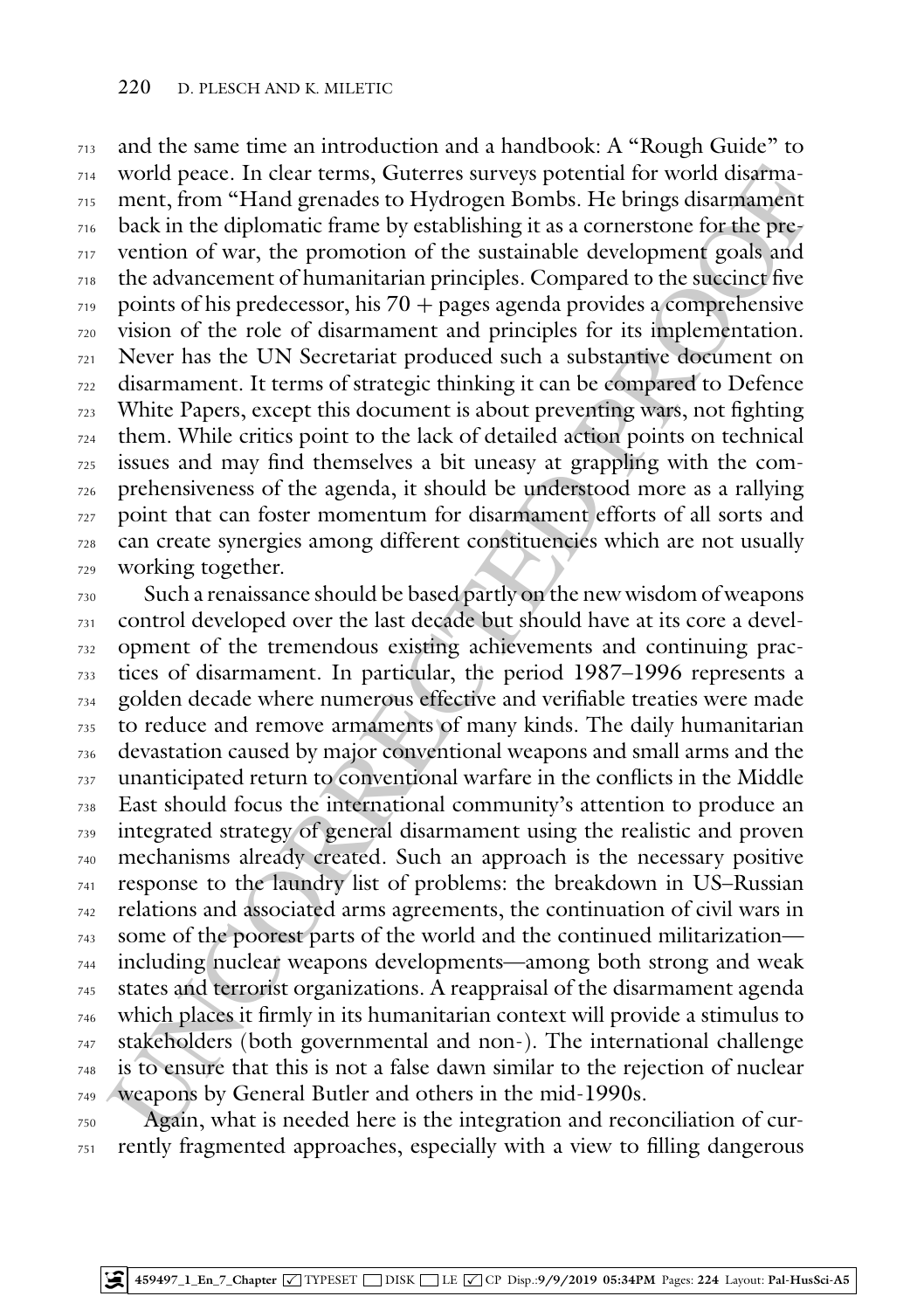gaps. The humanitarian and development imperatives that have brought so much of international civil society to support work to control the trade in conventional arms, address small arms proliferation and mobilize resources for landmine-UXO removal should also be applied to the reduction in holdings of major conventional armaments and to help shape the institu- tional reforms to secure safer uses and sustainable disarmament. But the reworking of conceptual and policy frames needs to go deeper.

 It may be useful to compare and contrast the interwar effort for disarma- ment culminating in the failed 1932 conference with the situation today. We may consider technical issues, institutional and expert contributions, organized political forces and wider social interest and movements.

 Then and now governments and civil society engaged with technical issues. Many states made detailed proposals concerning what are now called "conventional" weapons, and these were engaged with by the global civil society movement. However, at this time, with rare exceptions, there were no effective technical agreements in place governing weapons systems. Nowadays, there are detailed technical arrangements and supporting insti-tutional capabilities concerning a wide range of weaponry.

 Civil society and political engagement by major powers and alliances is at a low level. WILPF cannot now bring 1500 delegates together despite both increased ease of travel and new warnings of a nuclear Holocaust. The coalition for the nuclear ban treaty was not able to match the 6 million signatures of 1932 nor were there major street demonstrations as occurred in the 1960s and 1980s. Few governments maintain disarmament depart- ments and gone are the days when such departments were led by senior officials of cabinet rank.

much of international civil society to support work to control the track in<br>model model in society and amos profileration and mobilize resources<br>for landmine-UXO removal should also be applied to the reduction in<br>bioling Nevertheless, there are encouraging signs amidst the international gloom of 2018. The award of the Nobel Peace Prize to a civil society organization continues to have a positively disruptive impact on the atro- phied world of disarmament diplomacy. The confrontations between the UN and Iran, and North Korea produce only rare and promptly denounced calls for preemptive (nuclear) war. The United Nations Secretary-General (UNSG) Antonio Guterres has announced new initiatives on disarmament. His outline of a combination of disarmament, human rights, and develop- ment offers the potential for a three front effort combining a large part of international society. The long awaited Fourth Special Session of the UN General Assembly on Disarmament might consider globalizing the pro- visions of the Charter of Paris of 1990; including the Open Skies Treaty envisioned by US President Eisenhower and agreements missiles and WMD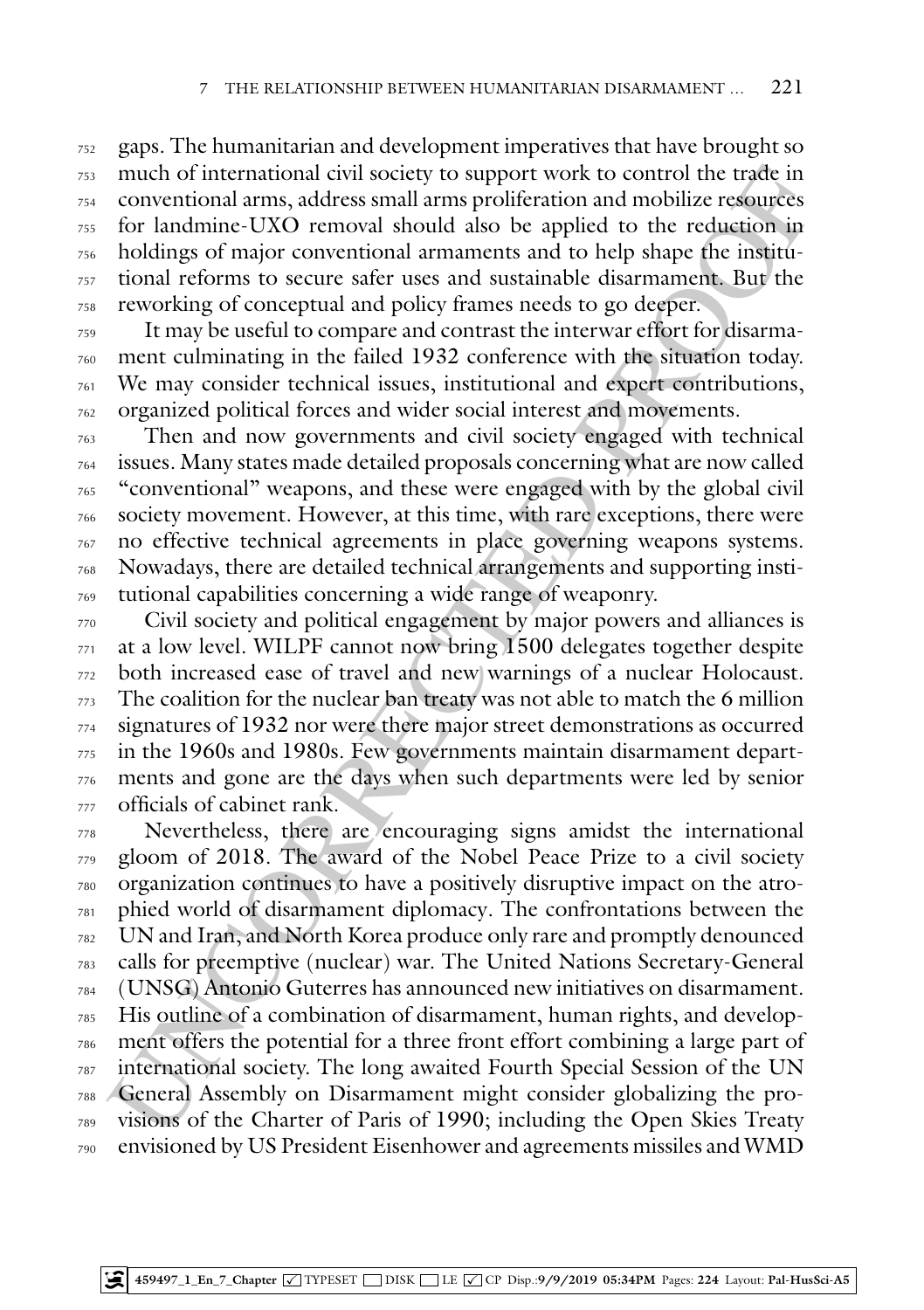$\frac{791}{791}$  materials.<sup>16</sup> Such measures can, as in prior eras, proceed in parallel with- out linkages offering progress on a broad front with mutually reinforcing synergies.

## <sup>794</sup> BIBLIOGRAPHY

out linkages offering progress on a broad front with mutually reinforcing<br>synergies.<br> **EIFLIOGRAPHY**<br>
Adams, J. Undated. Women Take on The World Distrimantent Con-<br>
ference. The Women's International League for Pace and Pr Adams, J. Undated. Women Take on The World Disarmament Con- ference. *The Women's International League for Peace and Freedom.* Retrieved from [http://armingallsides.on-the-record.org.uk/case\\_studies/](http://armingallsides.on-the-record.org.uk/case_studies/feminists-take-on-the-world/)fem-inists[-take-on-the-world/.](http://armingallsides.on-the-record.org.uk/case_studies/feminists-take-on-the-world/)

- <span id="page-23-6"></span>Clavin, P. 2013. *Securing the World Economy.* Oxford: Oxford University Press.
- <span id="page-23-4"></span>Dulles, A. W. 1932. Progress Toward Disarmament. *Foreign Affairs, 11*, 54–65.
- <span id="page-23-14"></span>Guterres, A. 2018. *Securing Our Common Future*. New York: United Nations.
- <span id="page-23-12"></span> Heraclides, A. 1993. *Security and Cooperation in Europe: The Human Dimension 1972–1992.* London: Franck Cass.
- <span id="page-23-0"></span>Hobson, J. A. 2005. *Imperialism: A Study.* New York: Cosimo Classics.
- <span id="page-23-7"></span>Lynch, C. 1999. *Beyond Appeasement.* New York: Cornell University Press.
- <span id="page-23-1"></span> Neylan, D. 1926. Memo on Settlement of Krupp Claim for Royalties on Fuzes. *MUN 4/6309.* The National Archives of the UK.
- <span id="page-23-16"></span><span id="page-23-13"></span><span id="page-23-11"></span> OSCE. 2000. *Istanbul Document 1999*. Organization for Security and Co-operation  $AQ3_{809}$  $AQ3_{809}$  in Europe.
	- Plesch, D., & Weiss, T. 2015. *Wartime Origins and the Future United Nations.* 811 New York: Routledge.
	- Prashad, V. 2007. *The Darker Nations.* New York: The New Press.
	- Scialoja, V. 1932. Obstacles to Disarmament. *Foreign Affairs, 10*, 212–219.
- <span id="page-23-17"></span><span id="page-23-10"></span><span id="page-23-9"></span><span id="page-23-8"></span><span id="page-23-5"></span><span id="page-23-3"></span><span id="page-23-2"></span> Taft, H. W. 1928. Some Aspects of the Present International Situation. *The Annals* [AQ4](#page-26-3)<sup>815</sup> *of the American Academy of Political and Social Science,* 138.
	- Walsh, T. J. 1921. The Urge for Disarmament. *The Annals of the American Academy of Political and Social Science 96*, 45–48.
	- Westad, A. 2014. *The Global Cold War.* New York: Cambridge University Press.
	- Wilson, H. R. 1963. *Disarmament and the Cold War in the Thirties.* New York: Vantage.

<span id="page-23-15"></span>*SCRAP Text for BASIC Elements of a Treaty on General and Complete Disarmament*. Retrieved from http://www.scrapweapons.com/wp-content[/uploads/2012/12/B](http://www.scrapweapons.com/wp-content/uploads/2012/12/BasicElementsGCD-draft-resolution.pdf)asicElementsGCD[-draft-resolution.pdf.](http://www.scrapweapons.com/wp-content/uploads/2012/12/BasicElementsGCD-draft-resolution.pdf)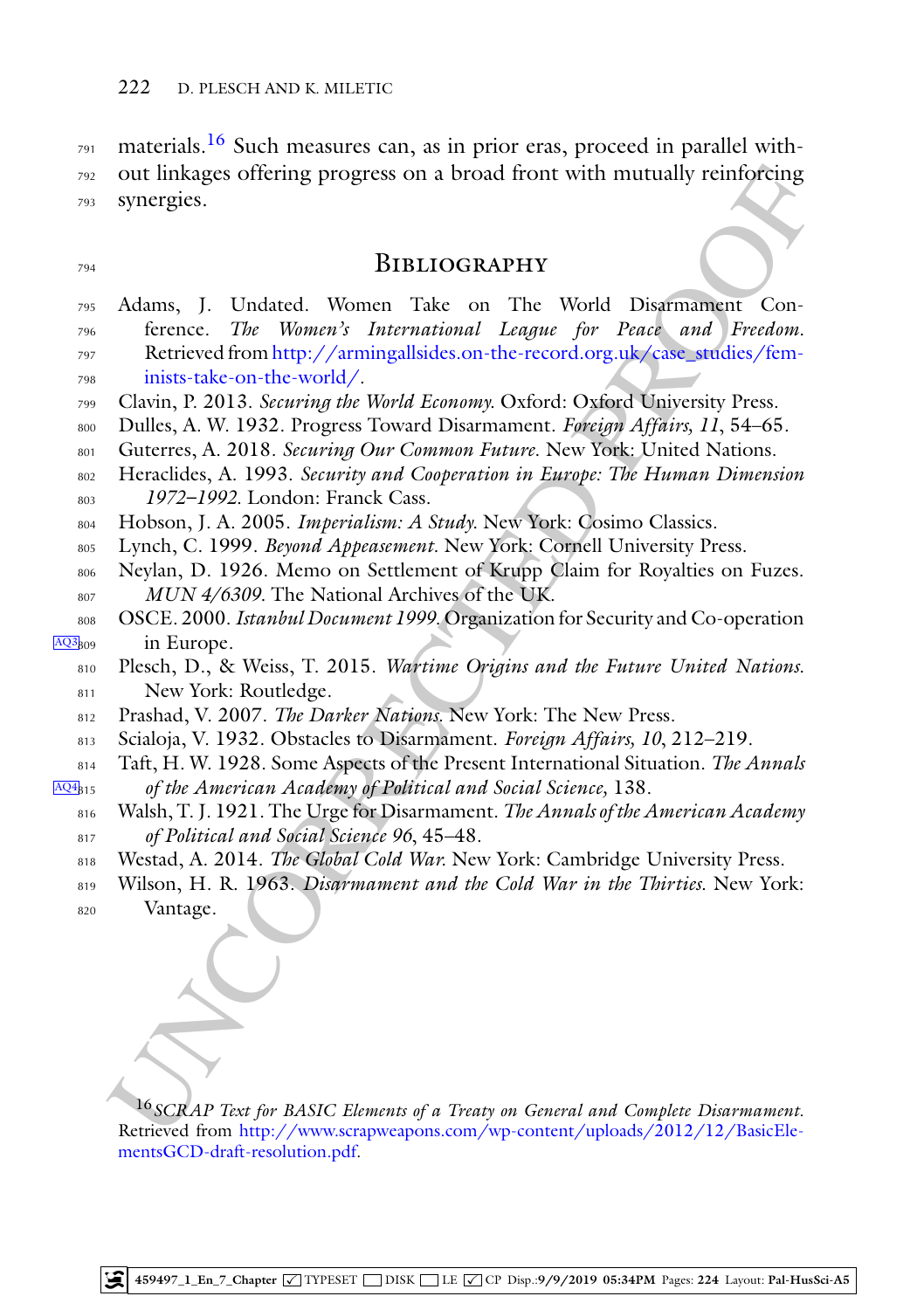| 821        | <b>WEBSITES</b>                                                                                                                                         |
|------------|---------------------------------------------------------------------------------------------------------------------------------------------------------|
| 822        | United Nations. (1978, 23 May-30 June). Resolutions and Decisions Adopted by the                                                                        |
| 823        | General Assembly During Its Tenth Special Session. Retrieved from https://s3.                                                                           |
| 824        | amazonaws.com/unoda-web/wp-content/uploads/2017/05/A-S10-4.pdf.                                                                                         |
| 825        | "We Want Disarmament All Round." London, Pelican Press, 1931. "Programme of                                                                             |
| 826        | the national demonstration held on July 11, 1931, $()$ to promote the success of                                                                        |
| 827        | the World Disarmament Conference." LON, Private Papers: Politis, P231-159.                                                                              |
| 828        | "Disarm or Rearm!", Viscount Cecil of Chelwood. New York Herald Tribune,                                                                                |
| 829        | Sunday 16 August 1931. LON, Private Papers, Politis, P231-159. RetriEved                                                                                |
| 830        | from http://libraryresources.unog.ch/c.php?g=462667&p=3162632.                                                                                          |
| 831        | Adams, Joshua. Women Take on the World Disarmament Conference. The Women's                                                                              |
| 832        | International League for Peace and Freedom. Retrieved from http://armingall-                                                                            |
| 833        | sides.on-the-record.org.uk/case_studies/feminists-take-on-the-world/.                                                                                   |
| 834        | United Nations Charter. (1945). Retrieved from http://www.un.org/en/charter-                                                                            |
| 835        | united-nations/.                                                                                                                                        |
| 836        | Kennedy, J. F. (1961). Address at UN General Assembly. New York. Retrieved from                                                                         |
| 837        | https://www.jfklibrary.org/Asset-Viewer/DOPIN64xJUGRKgdHJ9NfgQ.                                                                                         |
| 838        | aspx.                                                                                                                                                   |
| 839        | Final Communique of the Bandung Conference. (1955). Retrieved from http://                                                                              |
| 840        | franke.uchicago.edu/Final_Communique_Bandung_1955.pdf.                                                                                                  |
| 841        | Baker, P.-N. (1959). Nobel Peace Prize Acceptance Speech. Oslo. Retrieved from                                                                          |
| 842        | https://www.nobelprize.org/nobel_prizes/peace/laureates/1959/noel-                                                                                      |
| 843        | baker-acceptance.html.                                                                                                                                  |
| 844        | Conference on Security and Co-operation in Europe. (1975). Final Act. Retrieved                                                                         |
| 845        | from https://www.osce.org/helsinki-final-act?download=true.                                                                                             |
| 846        | OSCE. (1999). Istanbul Document. Retrieved from https://www.osce.org/mc/                                                                                |
| 847        | 39569?download=true.                                                                                                                                    |
| 848        | MacBride, S. (1974). Nobel Lecture. Retrieved from https://www.nobelprize.org/                                                                          |
| 849        | nobel_prizes/peace/laureates/1974/macbride-lecture.html.                                                                                                |
| 850        | Robles, A. G. (1982). Nobel Peace Prize Acceptance Speech. Retrieved                                                                                    |
| 851        | from https://www.nobelprize.org/nobel_prizes/peace/laureates/1982/rob-                                                                                  |
| 852        | les-acceptance.html.                                                                                                                                    |
| 853        | Retrieved<br>http://webarchive.nationalarchives.gov.uk/<br>Archives.<br>from<br>20080314211946/http://www.fco.gov.uk/servlet/Front?pagename=OpenMarket/ |
| 854        | Xcelerate/ShowPage&c=Page&cid=1007029395645.                                                                                                            |
| 855        | OSCE Documents on Confidence and Security-Building Measures. Retrieved from                                                                             |
| 856        | https://fas.org/nuke/control/osce/text/militar2.htm.                                                                                                    |
| 857        | SCRAP Text for BASIC Elements of a Treaty on General and Complete Disarmament.                                                                          |
| 858<br>859 | Retrieved from http://www.scrapweapons.com/wp-content/uploads/2012/                                                                                     |
| 860        | 12/BasicElementsGCD-draft-resolution.pdf.                                                                                                               |
|            |                                                                                                                                                         |
|            |                                                                                                                                                         |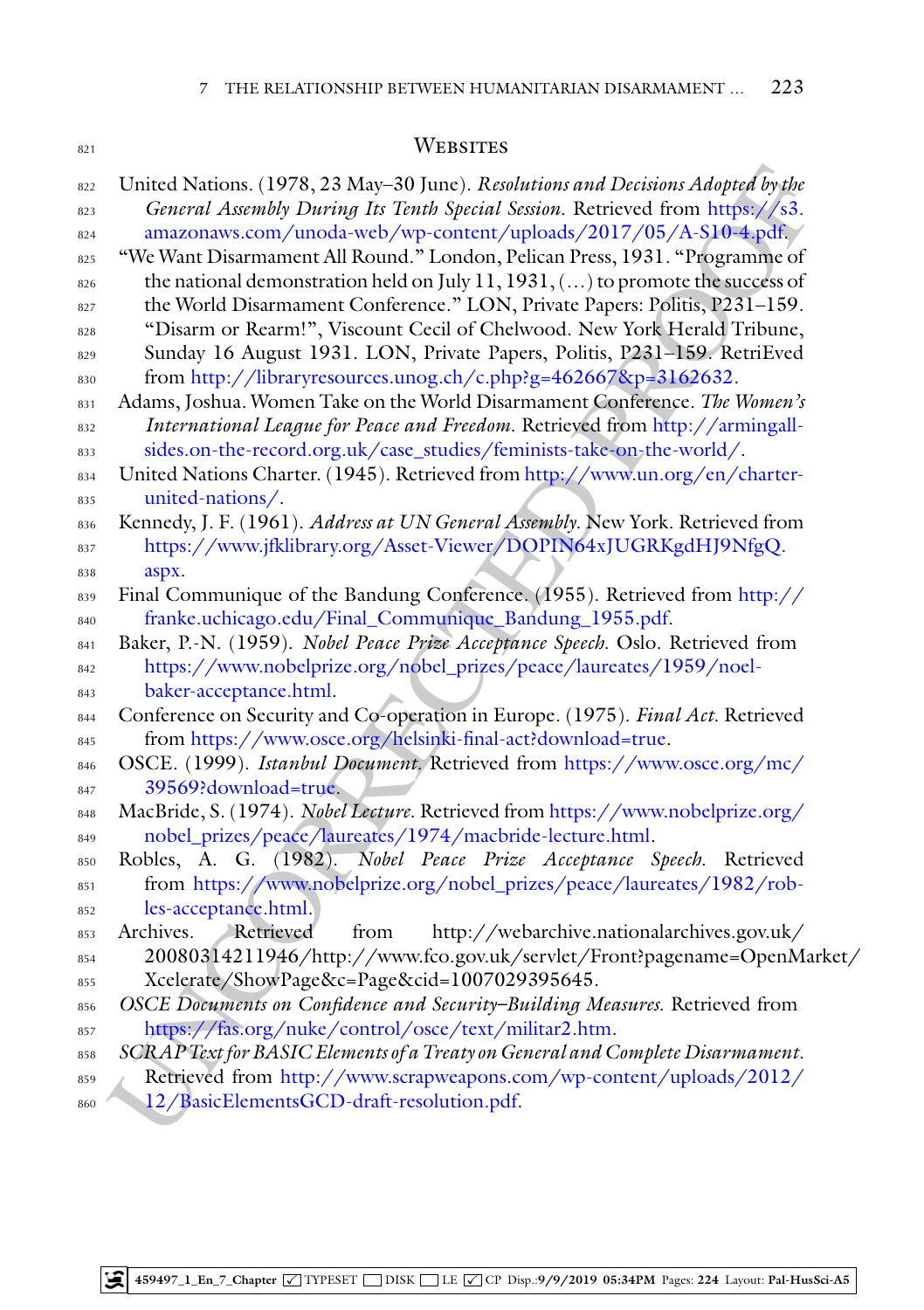#### 224 D. PLESCH AND K. MILETIC

### <span id="page-25-0"></span>861 **OTHERS**

- 862 Neylan, D. (1926). Memo on Settlement of Krupp Claim for Royalties on Fuzes.
- <sup>863</sup> *The National Archives of the* UK: MUN 4/6309.
- Neylan, D. (1926). Memo on Settlement of Krupp Claim for Royalties on Fuzes.<br>
The Matemal Archives of the UK. MUNA 4/6809.<br>
Uniced Nations General Assembly Resolutions: UNGA 496 (V); UNGA-802 (VI);<br>
UNC[O](https://www.un.org/disarmament/sg-agenda/)R 1378 (XUV).<br>
Curr 864 United Nations General Assembly Resolutions: UNGA 496 (V); UNGA 502 (VI); <sup>865</sup> UNGA 1378 (XIV).
- <sup>866</sup> Guterres, A. (2018). *Securing Our Common Future*. New York: United Nations.
- <sup>867</sup> Retrieved from [https://www.un.org/disarmament/s](https://www.un.org/disarmament/sg-agenda/)g-agenda/.

Э **459497\_1\_En\_7\_Chapter** |∠ TYPESET |\_\_| DISK |\_\_| LE |∠| CP Disp.:**9/9/2019 05:34PM** Pages: **[224](#page-25-0)** Layout: **Pal-HusSci-A5**